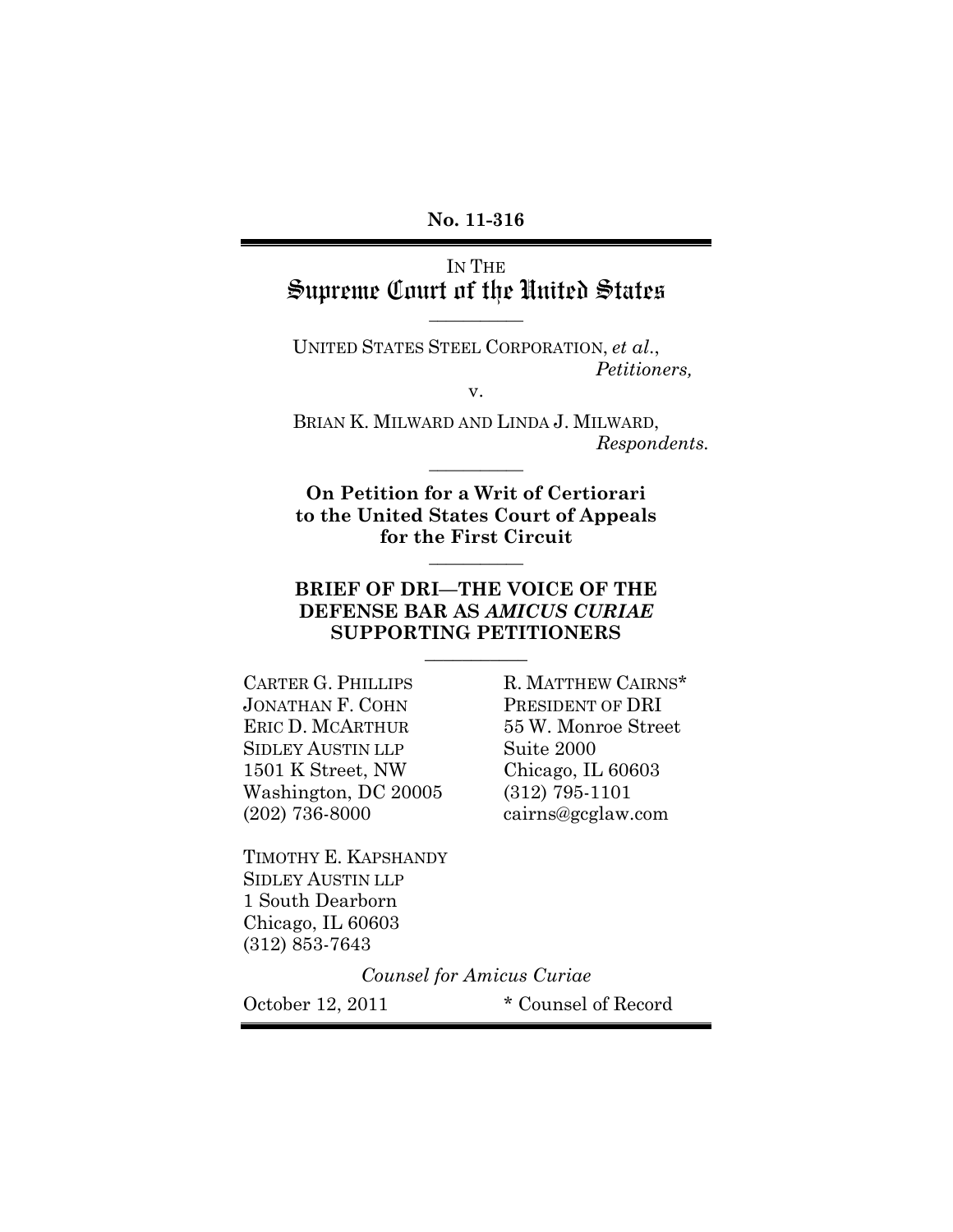### TABLE OF CONTENTS

| ۰ |  |
|---|--|

|                                                                                                                                        | 11 |
|----------------------------------------------------------------------------------------------------------------------------------------|----|
|                                                                                                                                        | 1  |
|                                                                                                                                        | 2  |
| REASONS FOR GRANTING THE PETITION                                                                                                      | 3  |
| I. THE "WEIGHT OF THE EVIDENCE"<br>METHODOLOGY APPROVED BY THE<br>COURT OF APPEALS IS NOT A RELI-<br>ABLE BASIS FOR "SCIENTIFIC KNOW-  | З  |
| II. THE ADMISSIBILITY OF EXPERT TES-<br>TIMONY ON MEDICAL CAUSATION IS<br>AN IMPORTANT AND RECURRING<br>ISSUE THAT MERITS THIS COURT'S |    |
|                                                                                                                                        | 13 |
|                                                                                                                                        | 19 |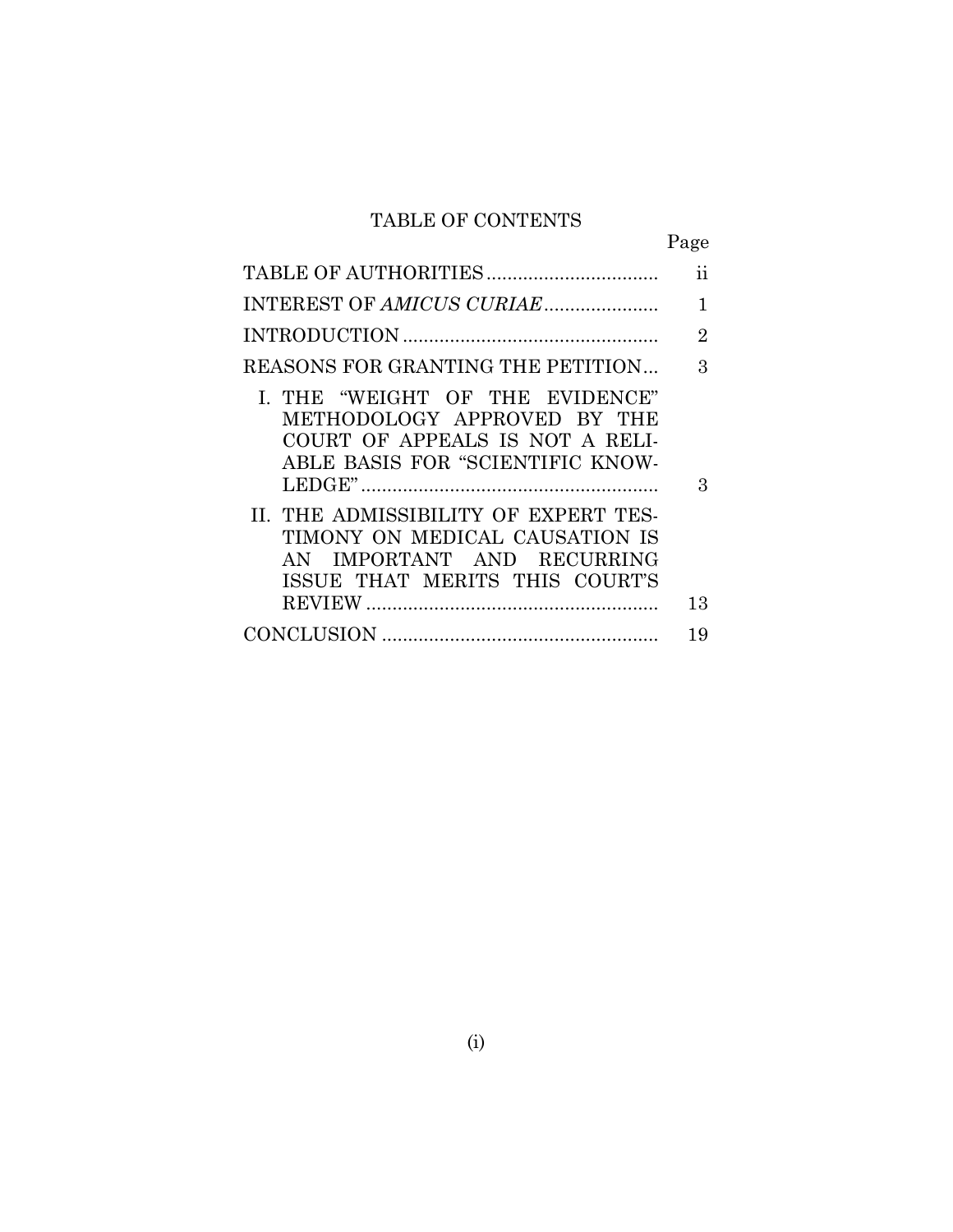## TABLE OF AUTHORITIES

CASES Page

| Allen v. Pa. Eng'g Corp., 102 F.3d 194 (5th |    |
|---------------------------------------------|----|
| $Cir. 1996$<br>11, 13                       |    |
| Amorgianos v. Nat'l Rd. Passenger Corp.,    |    |
|                                             |    |
| Baker v. Dalkon Shield Claimants Tr., 156   |    |
|                                             | 14 |
| Best v. Lowe's Home Ctrs., Inc., 563 F.3d   |    |
|                                             | 14 |
| Bitler v. A.O. Smith Corp., 391 F.3d 1114   |    |
|                                             | 14 |
| Black v. Food Lion, Inc., 171 F.3d 308 (5th |    |
|                                             | 14 |
| Daubert v. Merrell Dow Pharms., Inc., 509   |    |
|                                             |    |
|                                             |    |
|                                             | 9  |
| E.I. du Pont de Nemours & Co. v.            |    |
| Robinson, 923 S.W.2d 549 (Tex. 1995) 10, 16 |    |
| Gen. Elec. Co. v. Joiner, 522 U.S. 136      |    |
| $(1997)$                                    |    |
| Glastetter v. Novartis Pharms. Corp., 252   |    |
|                                             | 14 |
| Hardyman v. Norfolk & W. Ry., 243 F.3d      |    |
|                                             | 14 |
| Heller v. Shaw Indus., Inc., 167 F.3d 146   |    |
|                                             | 14 |
| Hendrix ex rel. G.P. v. Evenflo Co., 609    |    |
|                                             | 14 |
| Hollander v. Sandoz Pharms. Corp., 289      |    |
|                                             | 14 |
| Joiner v. Gen. Elec. Co., 78 F.3d 524 (11th |    |
| Cir. 1996), rev'd, 522 U.S. 136 (1997)      | 13 |
| Kennedy v. Collagen Corp., 161 F.3d 1226    |    |
|                                             | 14 |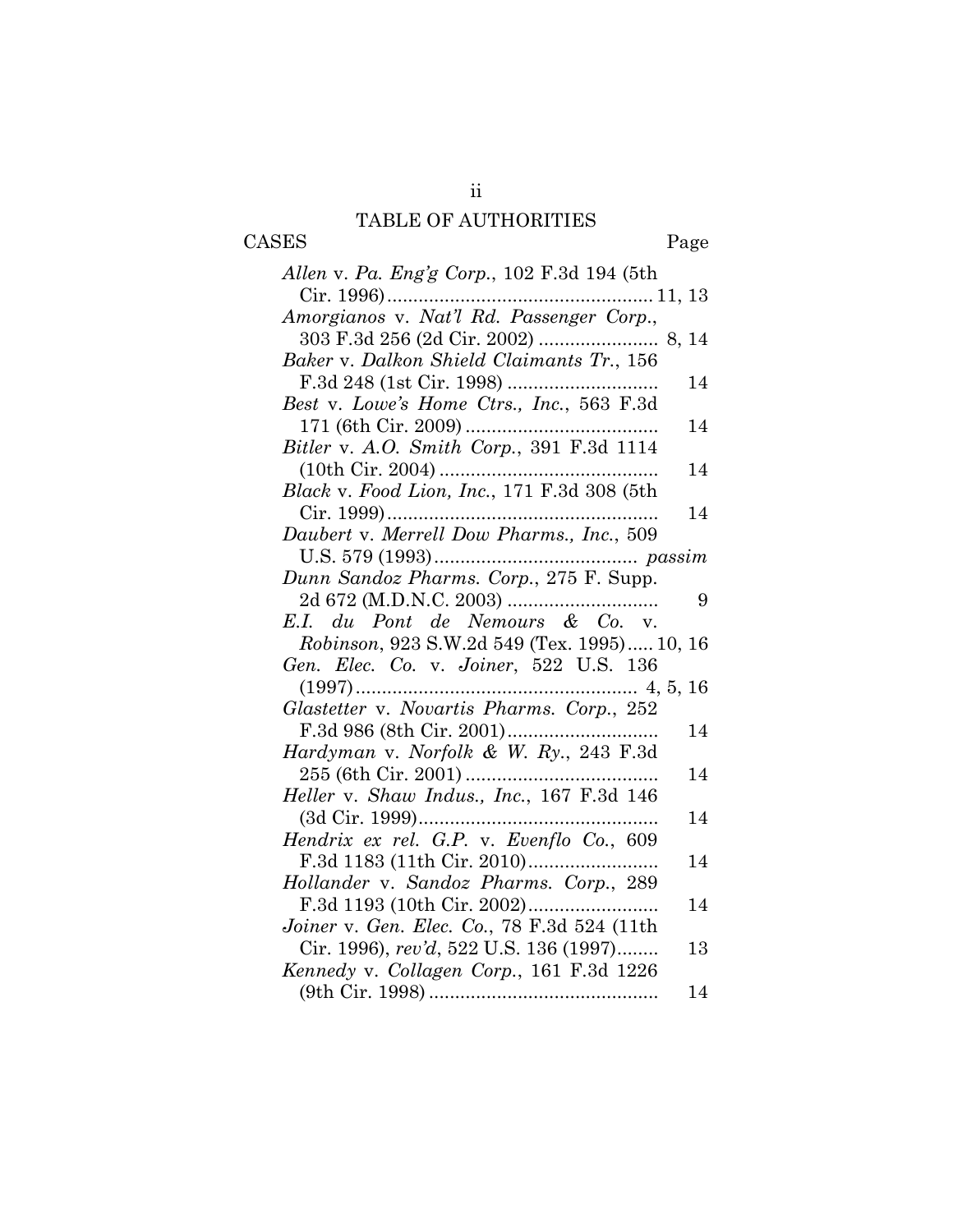# TABLE OF AUTHORITIES—continued

| TADLE OF AUTHONITIES—continued                  |  |
|-------------------------------------------------|--|
| Page                                            |  |
| Kumho Tire Co. v. Carmichael, 526 U.S.          |  |
|                                                 |  |
|                                                 |  |
| <i>Cleaning</i> , 180 F. Supp. 2d 584 (D.N.J.   |  |
| 2002), aff'd, 68 F. App'x 356 (3d Cir.          |  |
| $\overline{7}$                                  |  |
| McClain v. Metabolife Int'l, Inc., 401 F.3d     |  |
| 14                                              |  |
| Merrell Dow Pharms., Inc. v. Havner, 953        |  |
| 13                                              |  |
| Moore v. Ashland Chem. Inc., 151 F.3d 269       |  |
|                                                 |  |
| Nelson v. Tenn. Gas Pipeline Co., 243 F.3d      |  |
| 14                                              |  |
| People v. Leahy, 882 P.2d 321 (Cal. 1994)<br>17 |  |
| Pluck v. BP Oil Pipeline Co., 640 F.3d 671      |  |
| 14                                              |  |
| Rider v. Sandoz Pharms. Corp., 295 F.3d         |  |
|                                                 |  |
| Rosen v. Ciba-Geigy Corp., 78 F.3d 316          |  |
| 10                                              |  |
| Ruggiero v. Warner-Lambert Co., 424 F.3d        |  |
| 14                                              |  |
| Soldo v. Sandoz Pharms. Corp., 244 F.           |  |
| 9                                               |  |
| State v. O'Key, 899 P.2d 663 (Or. 1995)<br>17   |  |
| Tamraz v. Lincoln Elec. Co., 620 F.3d 665       |  |
| (6th Cir. 2010), cert. denied, 131 S. Ct.       |  |
|                                                 |  |
|                                                 |  |
| 14                                              |  |
| United States v. Amaral, 488 F.2d 1148          |  |
| $17\,$                                          |  |
| Westberry v. Gislaved Gummi AB, 178 F.3d        |  |
| 14                                              |  |
|                                                 |  |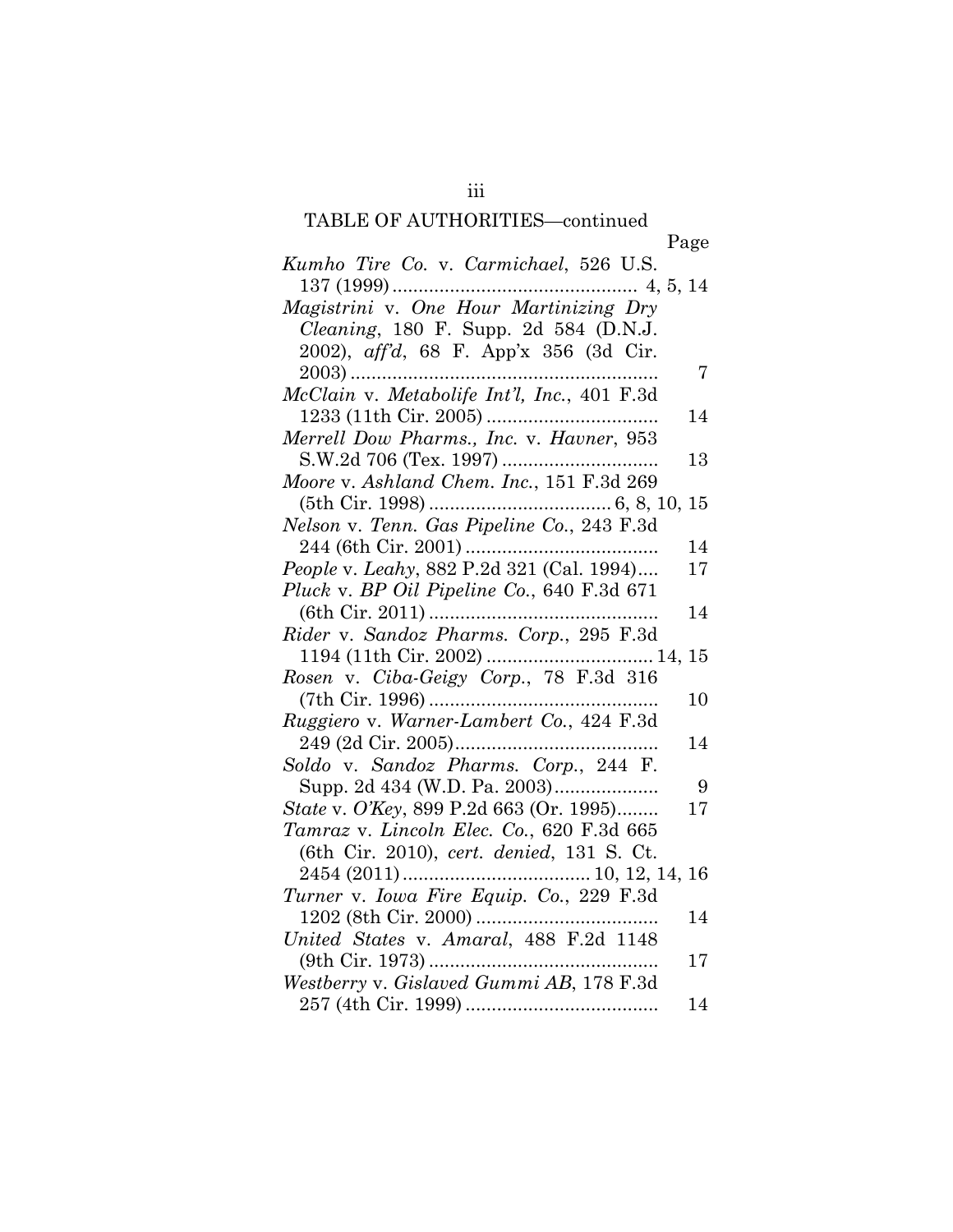## TABLE OF AUTHORITIES—continued

|                                          | Page |
|------------------------------------------|------|
| Zuchowicz v. United States, 140 F.3d 381 |      |
|                                          | 14   |

## RULE

|--|--|--|

### SCHOLARLY AUTHORITIES

| Joe G. Hollingsworth & Eric G. Lasker,        |
|-----------------------------------------------|
| The Case Against Differential Diagnosis:      |
| Daubert, Medical Causation Testimony,         |
| and the Scientific Method, 37 J. Health       |
|                                               |
| Sheldon Krimsky, The Weight of Scientific     |
| <i>Evidence in Policy and Law</i> , 95 Am. J. |
| Pub. Health S129 (Supp. I 2005) 7, 11         |
|                                               |

### OTHER AUTHORITIES

| Restatement (Third) of Torts: Physical and      |  |
|-------------------------------------------------|--|
|                                                 |  |
| Fed. Judicial Ctr., Reference Manual on         |  |
| <i>Scientific Evidence</i> (2d ed. 2000) 11, 15 |  |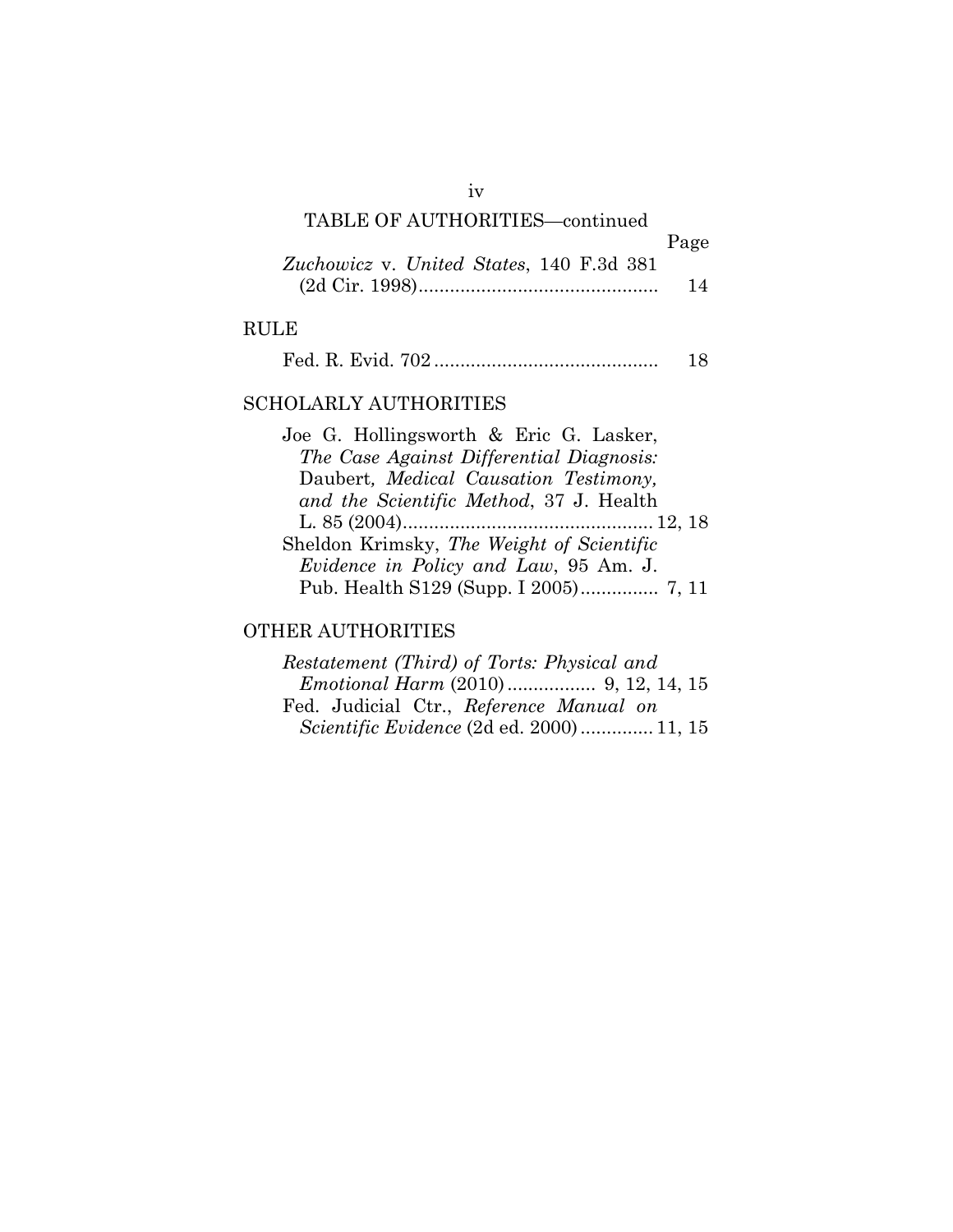#### **INTEREST OF** *AMICUS CURIAE***[1](#page-5-0)**

*Amicus curiae* DRI—The Voice of the Defense Bar is an international organization that includes more than 23,000 attorneys involved in the defense of civil litigation. DRI is committed to enhancing the skills, effectiveness, and professionalism of defense attorneys. Because of this commitment, DRI seeks to address issues germane to defense attorneys and the civil justice system, to promote the role of the defense attorney, to improve the civil justice system, and to preserve the civil jury. DRI has long been a voice in the ongoing effort to make the civil justice system more fair, efficient, and—where national issues are involved—consistent. To promote these objectives, DRI participates as *amicus curiae* in cases raising issues of importance to its members, their clients, and the judicial system.

This is such a case. The decision below significantly and unjustifiably expands the admissibility of expert testimony on medical causation, which is often the key issue in high-stakes toxic-tort and productliability litigation. The decision does so by requiring that district courts uncritically accept as scientifically reliable an expert's *ipse dixit* as to the "weight of the evidence," thereby undermining the essential role district courts play in ensuring that expert testimony rests on a reliable scientific foundation rather than

<span id="page-5-0"></span><sup>1</sup> Pursuant to Supreme Court Rule 37.6, *amicus curiae* states that no counsel for any party authored this brief in whole or in part and that no entity or person, aside from *amicus curiae*, its members, and its counsel, made any monetary contribution toward the preparation and submission of this brief. Pursuant to Supreme Court Rule 37.2(a), counsel of record for all parties have received timely notice of *amicus curiae*'s intent to file this brief and have consented to the filing of this brief.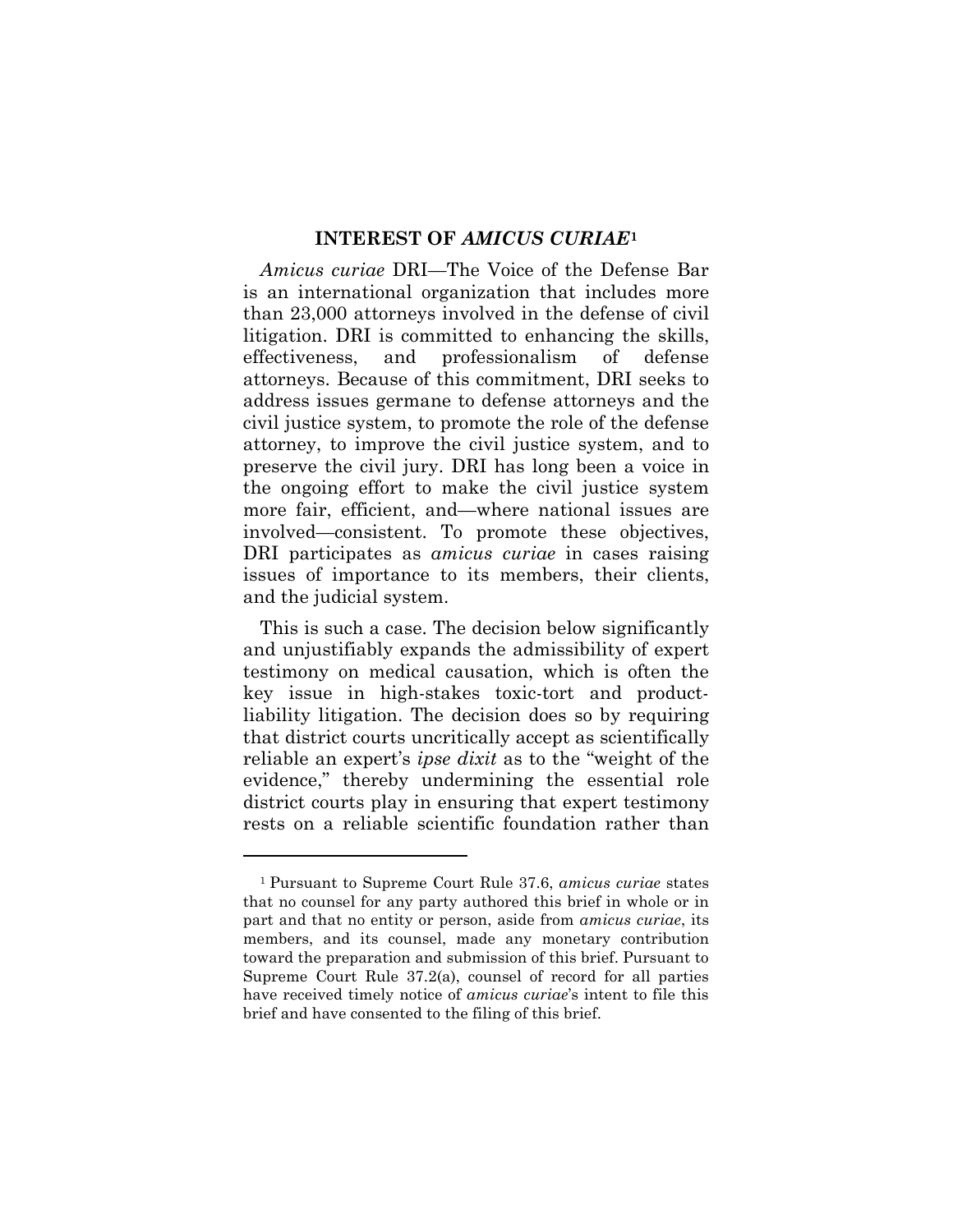subjective belief or unsupported speculation. Left uncorrected, the decision below portends a new era of tort litigation in which lay juries will be asked to decide significant issues of liability based on speculative theories that have not been reliably tested or confirmed. DRI respectfully urges the Court to grant certiorari and reverse the decision below.

#### **INTRODUCTION**

The First Circuit in this case held that district courts not only *may* but *must* admit speculative expert testimony that rests on nothing more than the expert's subjective judgment that an untested hypothesis is supported by the "weight of the evidence." As petitioners have shown, that decision conflicts with this Court's cases and the decisions of other circuits holding that expert testimony is admissible only when it rests on a reliable scientific foundation, and that a district court is not required to accept an expert's *ipse dixit* but must instead carefully examine the methods and data underlying the expert's opinion to ensure that the expert has reliably applied valid scientific principles. Without such an inquiry, the "gatekeeper" function the Federal Rules of Evidence envision for the district court judge becomes meaningless. DRI submits this brief to amplify two important points.

*First*, the weight-of-the-evidence methodology the court of appeals endorsed does not satisfy the criteria this Court has adopted for assessing the reliability of expert testimony. It is neither testable nor falsifiable; it is not governed by any objective standards; and it has not been generally accepted by the scientific community as a means to assess medical causation absent an observed association between the substance and disease at issue. The fact that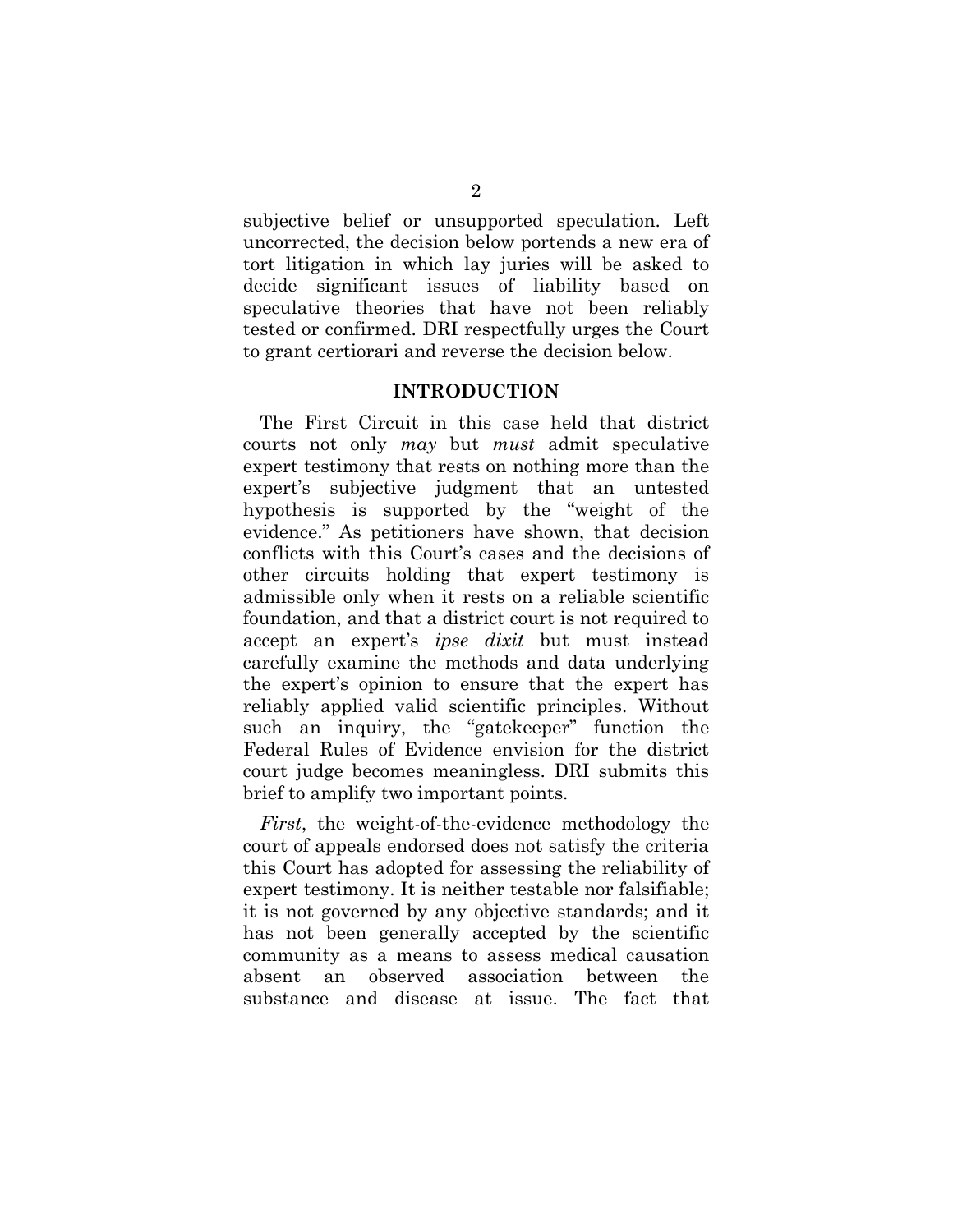regulatory agencies use the methodology to assess risks to public health based on the available data does not mean that it yields "scientific knowledge" admissible under the very different standards governing a court proceeding.

*Second*, the district court's essential gatekeeping role is particularly important on the issue of medical causation. That issue is often dispositive in toxic-torts and product-liability cases, which can involve enormous stakes not only for the parties, but also for the national economy. The lay jurors who decide these complicated issues are likely to be greatly influenced by testimony that appears to be scientific in nature coming from a witness whom the court has admitted as an expert. The decision below undermines the critical screening function district courts perform to prevent juries from being misled by speculation masquerading as scientific knowledge.

#### **REASONS FOR GRANTING THE PETITION**

#### **I. THE "WEIGHT OF THE EVIDENCE" METH-ODOLOGY APPROVED BY THE COURT OF APPEALS IS NOT A RELIABLE BASIS FOR "SCIENTIFIC KNOWLEDGE."**

1. In *Daubert* v. *Merrell Dow Pharmaceuticals, Inc.*, 509 U.S. 579 (1993), this Court set forth the standard for admission of expert testimony under Federal Rule of Evidence 702. Focusing on Rule 702's requirement that an expert's testimony must be based on "'scientific . . . knowledge,'" the Court held that an expert's opinion must be "ground[ed] in the methods and procedures of science," and may not rest on "subjective belief or unsupported speculation." *Id*. at 590 (omission in original). That is, "in order to qualify as 'scientific knowledge,' an inference or assertion must be derived by the scientific method"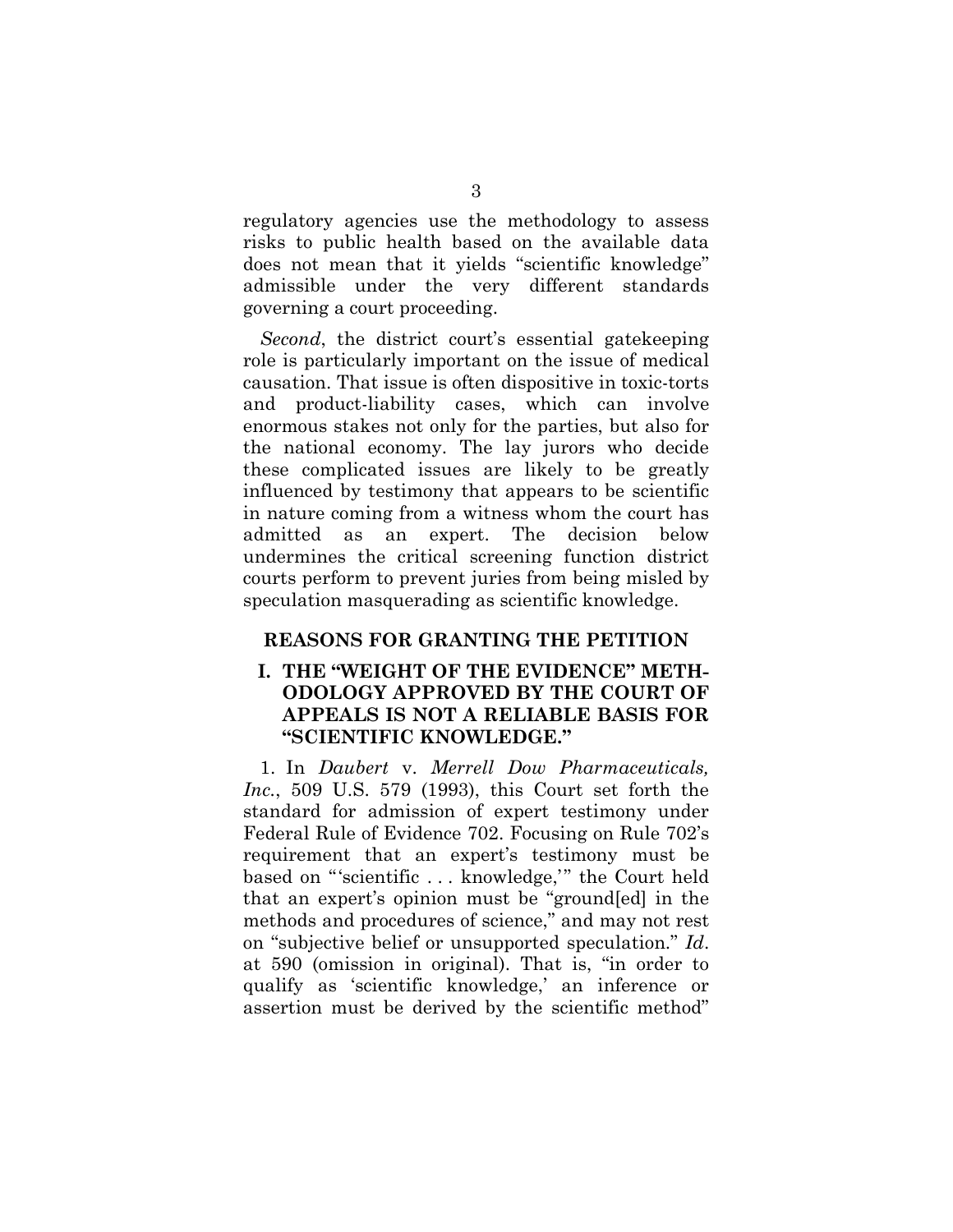and "must be supported by appropriate validation" based on what is known. *Id*. Only in this way does an expert's opinion meet Rule 702's "standard of evidentiary reliability." *Id*.

Accordingly, before admitting expert testimony, a trial court must ensure that "the reasoning or methodology underlying the testimony is scientifically valid." *Id.* at 592–93. To assist trial courts in performing this essential "gatekeeping role," *id*. at 597, the Court identified four factors that bear on the inquiry: (1) whether the theory or technique underlying the expert's opinion can be and has been tested, *id*. at 593; (2) whether the theory or technique has been subjected to peer review and publication, *id*.; (3) the theory's or technique's known or potential rate of error and the existence and maintenance of standards controlling its operation, *id*. at 594; and (4) whether the theory or technique has gained widespread acceptance in the relevant scientific community, *id*. Although the inquiry is "a flexible one" and no single factor is necessarily dispositive, together these factors are designed to ensure "the scientific validity—and thus the evidentiary relevance and reliability—of the principles that underlie a proposed submission." *Id*. at 594–95.

Since *Daubert*, this Court has twice reiterated and elaborated these principles, while at the same time emphasizing the broad discretion district courts possess in fulfilling their gatekeeping role and the circumscribed scope of appellate review. See *Gen. Elec. Co.* v. *Joiner*, 522 U.S. 136 (1997) (reversing appellate decision that reversed district court's exclusion of expert testimony); *Kumho Tire Co.* v. *Carmichael*, 526 U.S. 137 (1999) (same). Of particular relevance here, this Court has held that district courts must rigorously examine the "factual basis,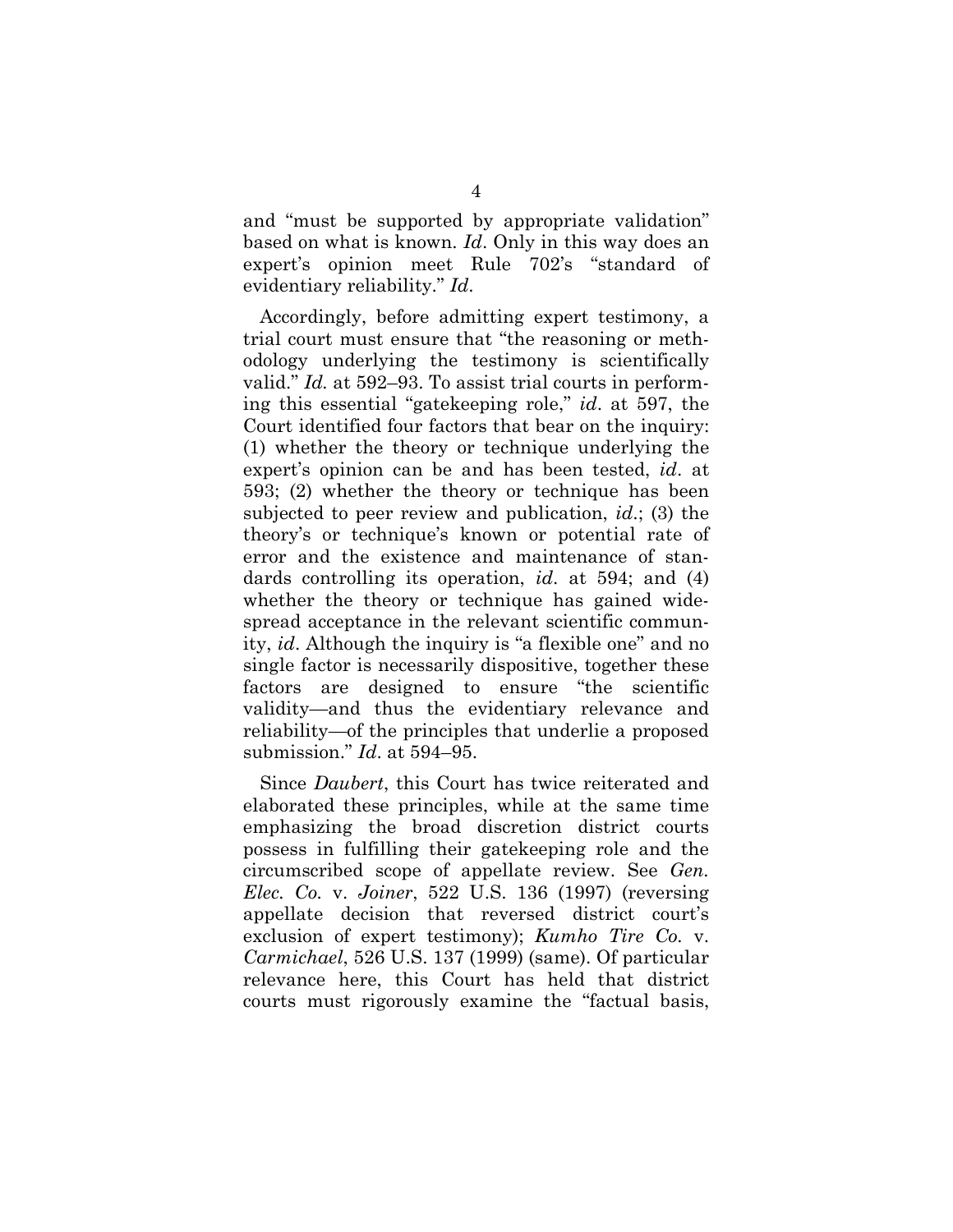data, principles, [and] methods" underlying an expert's opinion, as well as "their application" by the expert. *Kumho*, 526 U.S. at 149. When an expert formulates an opinion by "extrapolat[ing] from existing data," a district court is not required "to admit opinion evidence that is connected to existing data only by the *ipse dixit* of the expert." *Joiner*, 522 U.S. at 146. Rather, a "court may conclude that there is simply too great an analytical gap between the data and the opinion proffered." *Id*.

2. The First Circuit's decision below disregards this Court's teachings in *Daubert*, *Joiner*, and *Kumho*. After hearing testimony for four days, the district court concluded that Dr. Smith's opinion had not been reliably established based on valid scientific principles, but rather amounted to nothing more than a "plausible hypothesis." Pet. App. 46a; see also *id*. at 48a–49a, 51a, 53a. Following this Court's instructions, the district court carefully examined the factual basis for each of the conclusions underlying Dr. Smith's proffered opinion and concluded that the "analytical gap" between the data on which Dr. Smith relied and his conclusion that benzene can cause APL was "simply too great." *Joiner*, 522 U.S. at 146. Accordingly, the district court held that Dr. Smith's opinion did "not constitute reliable 'scientific knowledge' qualified for admission under Rule 702." Pet. App. 51a.

In reversing the district court's decision, the court of appeals did not meaningfully respond to the flaws the district court identified in Dr. Smith's analysis. Instead, the court concluded that Dr. Smith's opinion rested on a "scientifically sound and methodologically reliable foundation," Pet. App. 17a, only because he had applied the so-called "weight-of-the-evidence" methodology. As described by the court of appeals,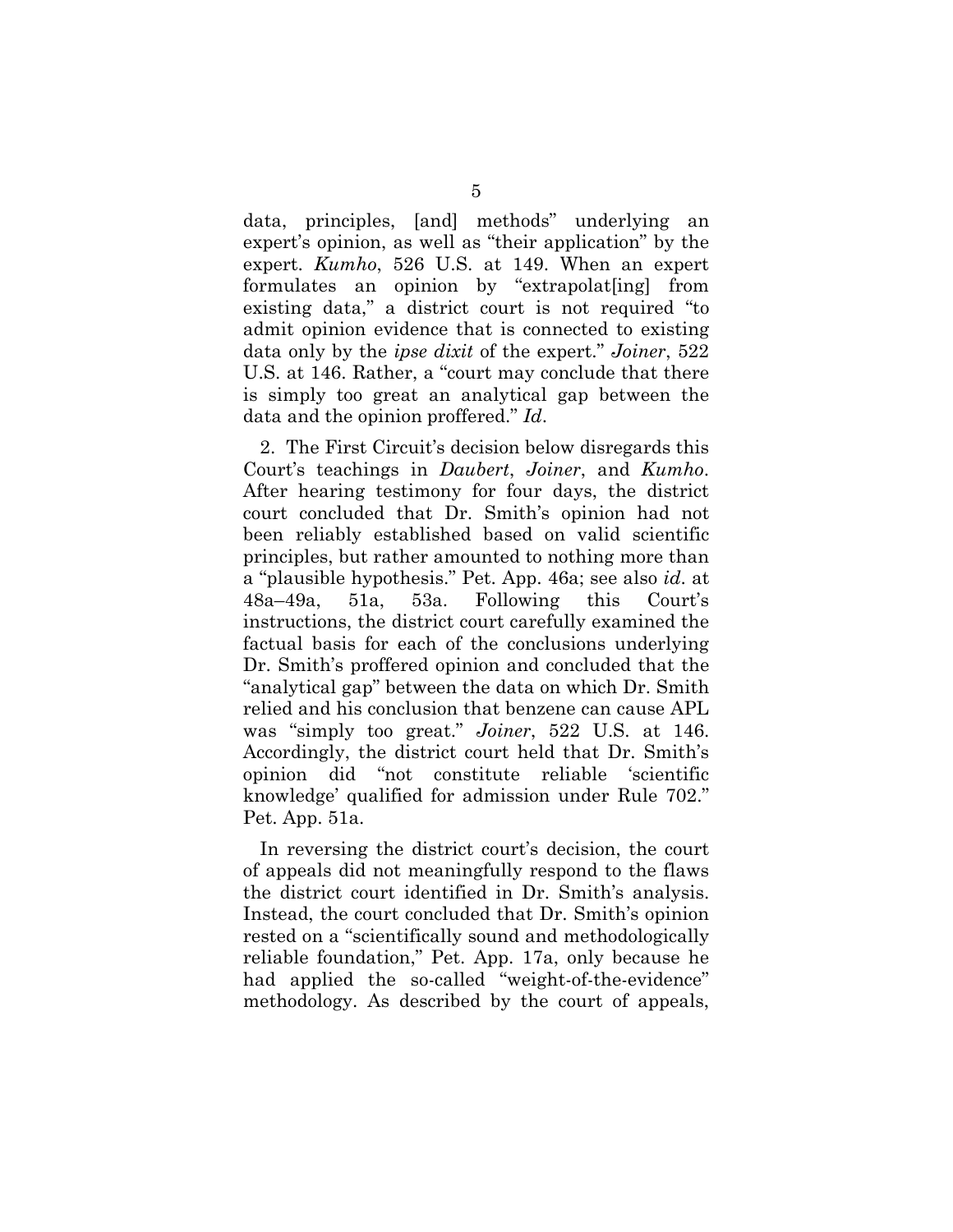this "methodology" involves a mode of reasoning in which an expert "consider[s] all of the relevant available evidence" on an issue and "integrate[s] the evidence using professional judgment to come to a conclusion about the best explanation." *Id*. at 11a. Although the court acknowledged that "no scientific methodology exists for this process," it concluded that this did not render the methodology "any less scientific." *Id*. at 12a (internal quotation marks and alteration omitted).

Remarkably, in reaching this conclusion, the court of appeals did not address any of the *Daubert* factors or otherwise explain how Dr. Smith had employed the methods and procedures of science. In fact, as described by the court of appeals and applied by Dr. Smith, the weight-of-the-evidence methodology satisfies none of *Daubert*'s factors for evidentiary reliability: There is no way to test whether Dr. Smith's subjective weighing of all the relevant evidence is a reliable way to assess causation, and Dr. Smith's subjective judgment as to the weight of the evidence has not been subjected to publication or peer review, has no known rate of error or standards controlling its operation, and has not received general acceptance in the scientific community. See *Daubert*, 509 U.S. at 593–94.

Without considering any of these factors, the court of appeals reversed the district court's thorough and careful opinion, and concluded that the district court had abused its discretion in excluding Dr. Smith's testimony as speculative. That is exactly backwards: Where, as here, none of the *Daubert* factors exists, "trial courts are *encouraged* to exclude such speculative testimony as lacking any scientific validity." *Moore* v. *Ashland Chem. Inc.*, 151 F.3d 269, 279 (5th Cir. 1998) (en banc) (emphasis added). They certainly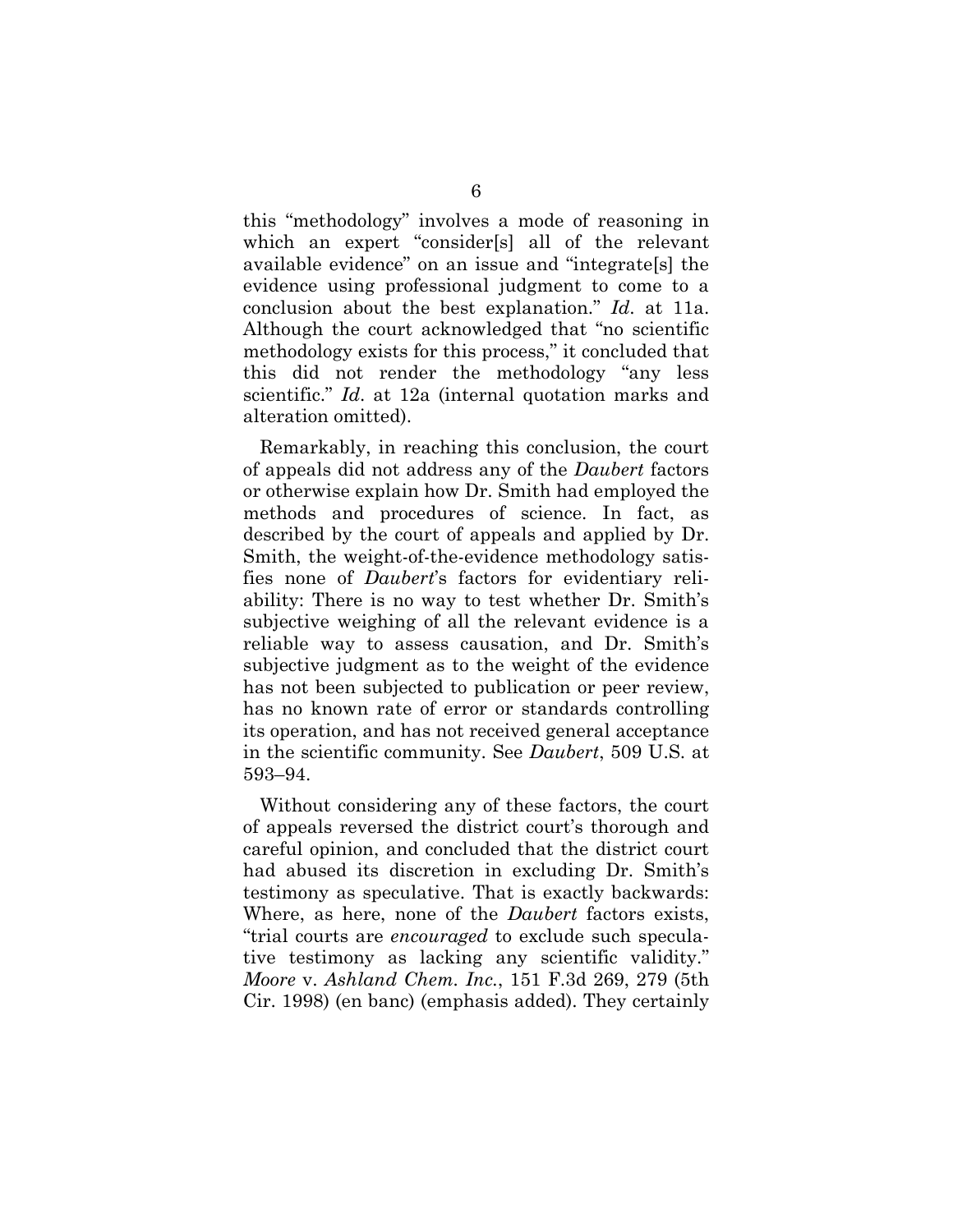do not abuse their discretion by excluding an expert opinion that rests on nothing more than the expert's unelaborated personal "judgment."

3. Indeed, it is doubtful whether such a subjective process can be deemed a "methodology" at all. As a leading article on the subject observes, "no canonical frameworks for weighing scientific evidence have emerged." Sheldon Krimsky, *The Weight of Scientific Evidence in Policy and Law*, 95 Am. J. Pub. Health S129, S130 (Supp. I 2005). As a result, "[w]e cannot tell whether [weight of the evidence] is used as a methodology, a heuristic, a ranking system, or simply a subjective process of setting a causal threshold for cumulative indirect evidence." *Id*. Absent an accepted standard for combining and weighing various pieces of scientific evidence, the process is necessarily "low on transparency and high on subjectivity," *id*., and the conclusion it yields "seems to be coming out of a 'black box' of scientific judgment," *id*. at S131. Such an "elusive methodology" is plainly "ripe for Daubert challenges." *Id*.

This is a case in point. Dr. Smith did not identify any standards that governed his weighing of the evidence; nor did he disclose how he went about weighing all the various pieces of evidence to arrive at his opinion. See Pet. App. 62a ("Q. [W]ith regard to how you—what weight you assigned to a piece of evidence that was supportive and the weight that you assigned to a piece of evidence that might not have been supportive, you didn't describe what weight you assigned, correct? A. No; correct."); cf. *Magistrini* v. *One Hour Martinizing Dry Cleaning*, 180 F. Supp. 2d 584, 607 (D.N.J. 2002) ("to ensure that the 'weight-ofthe-evidence' methodology is truly a methodology rather than a mere conclusion-oriented selection process that weighs more heavily those studies that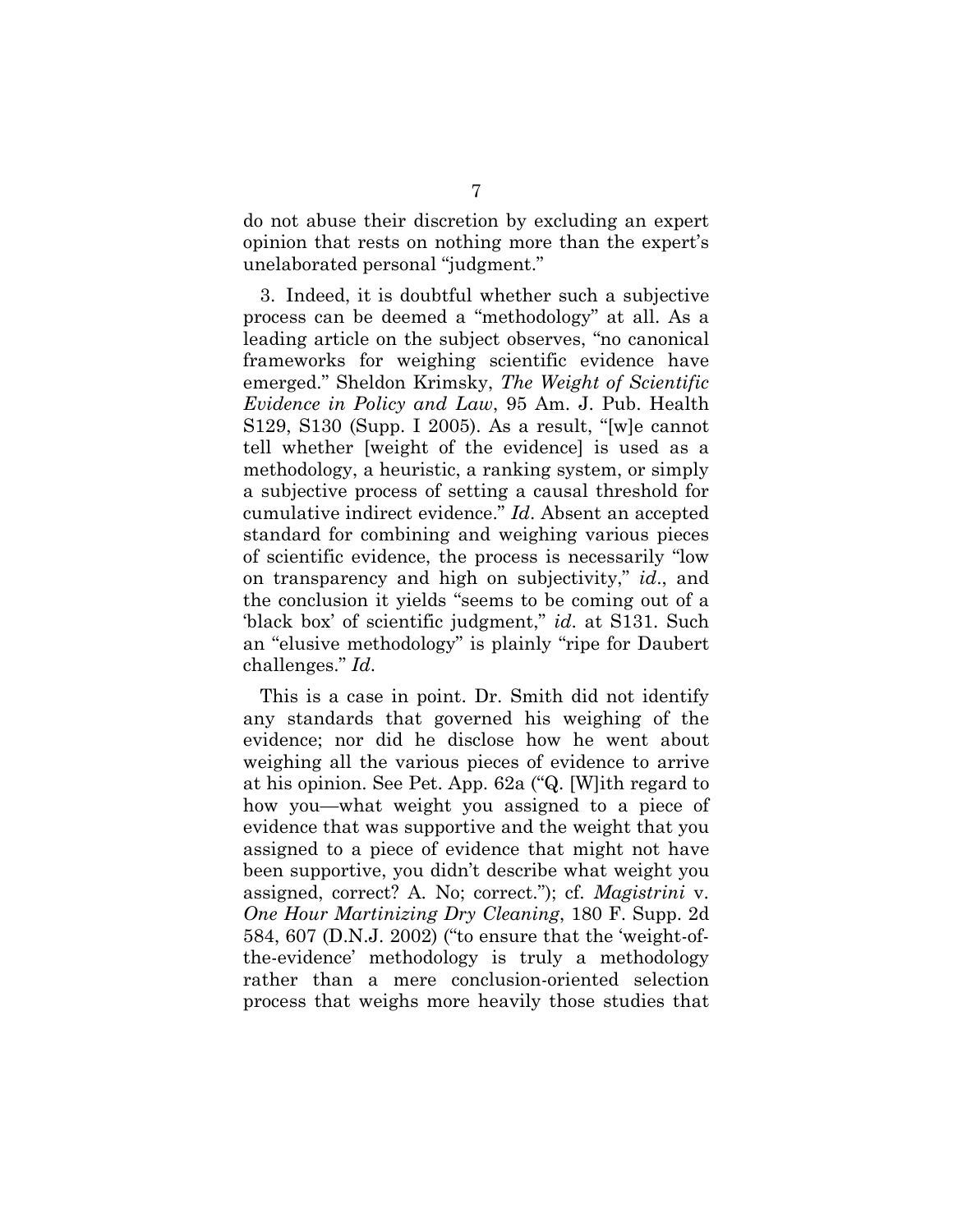supported an outcome, there must be a scientific method of weighting that is used and explained"), *aff'd*, 68 F. App'x 356 (3d Cir. 2003). Short of independently considering the "fit" between the data the expert relies upon and the ultimate opinion (as the district court did here), it is impossible to "undertake a rigorous examination of . . . the method by which the expert draws an opinion from th[e] facts," *Amorgianos* v. *Nat'l Rd. Passenger Corp*., 303 F.3d 256, 267 (2d Cir. 2002), or to obtain an "objective, independent validation of the expert's methodology," *Moore*, 151 F.3d at 276. Instead, the district court must simply accept the expert's *ipse dixit*—precisely what *Joiner* said a district court need not and should not do. The court of appeals' decision eviscerates *Joiner*.

4. In the face of all this, the court of appeals simply asserted, without explanation or citation of authority, that "[n]o serious argument can be made that the weight of the evidence approach is inherently unreliable." Pet. App. 13a. The court appears to have based this assertion on the fact that epidemiologists use the weight-of-the-evidence methodology to assess medical causation based on a variety of factors first articulated by Sir Arthur Bradford Hill, see *id*. at 9a– 10a, and that doctors use a similar methodology called "differential diagnosis" to diagnose patients in a clinical setting, *id*. at 12a. The court of appeals' reasoning reflects a fundamental misunderstanding of both the proper use of the Bradford-Hill criteria and the role of scientific evidence in litigation.

Initially, the court of appeals misunderstood the purpose of the Bradford-Hill factors. "The Bradford-Hill criteria 'were developed as a mean[s] of interpreting an *established association* based on a body of epidemiologic research for the purpose of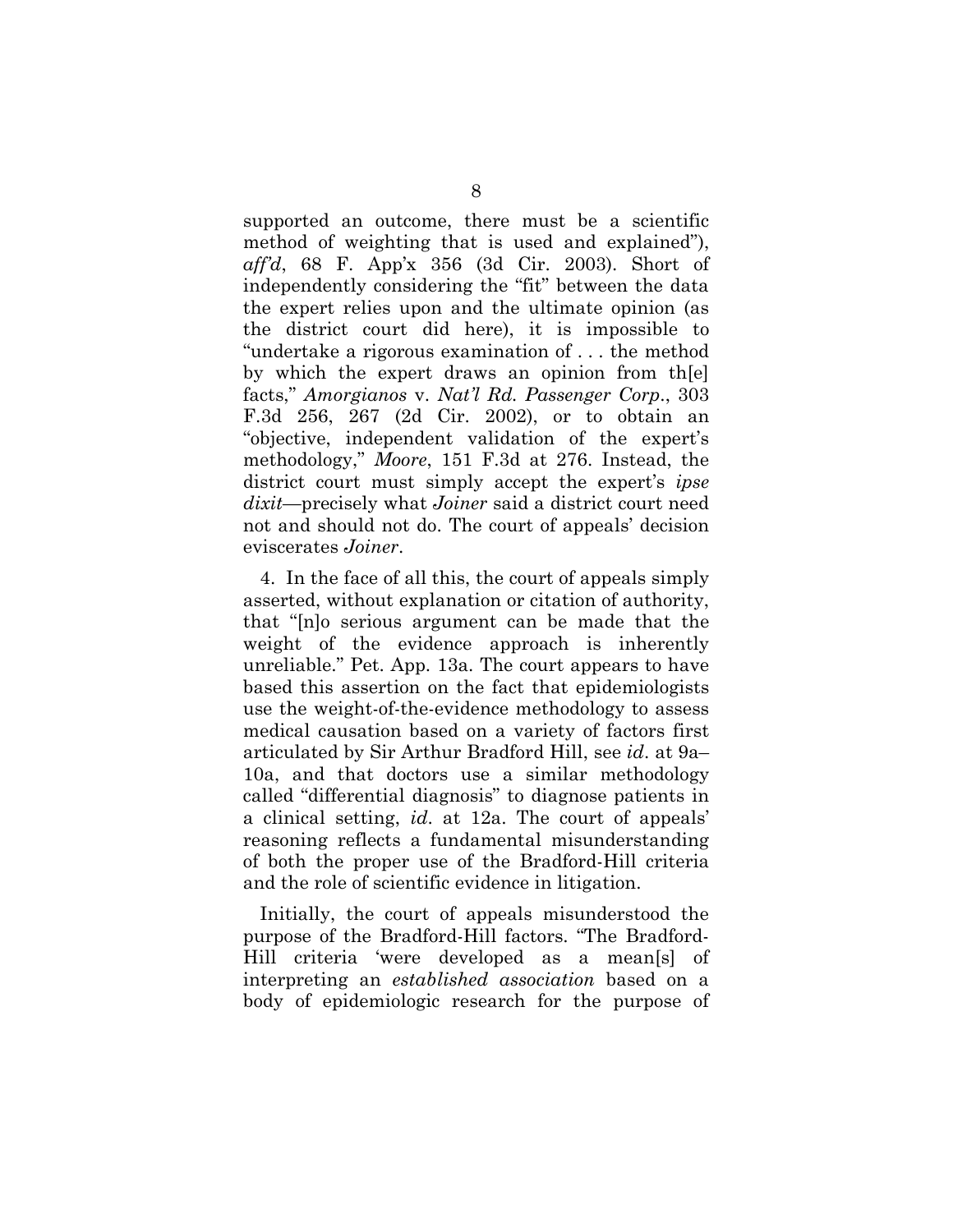trying to judge whether the observed association reflects a causal relation between an exposure and disease.'" *Soldo* v. *Sandoz Pharms. Corp.*, 244 F. Supp. 2d 434, 514 (W.D. Pa. 2003) (alteration in original) (quoting report of court-appointed expert). Here, however, no studies have established an "observed association" between benzene and APL. See Pet. App. 60a (Dr. Smith admitting that no studies "show a statistically significant increase in risk with respect to any of the specific subtypes of AML," including APL). Absent an observed association, use of the Bradford-Hill factors "to provide the sole basis for proof of general causation does not reflect accepted epidemiologic methodology." *Restatement (Third) of Torts: Physical & Emotional Harm*, § 28, Reporter's Note, cmt. c (2010); accord *Dunn* v. *Sandoz Pharms. Corp.*, 275 F. Supp. 2d 672, 678 (M.D.N.C. 2003) ("[T]he Bradford Hill criteria [are] a method for determining whether the results of an epidemiological study can be said to demonstrate causation and not a method for testing an unproven hypothesis.").

Furthermore, the methodology approved by the court of appeals did not even properly apply the Bradford-Hill criteria. Rather, it focused almost exclusively on only one of the nine factors—biological plausibility—and essentially ignored all of the rest. That single factor, standing alone, cannot reliably establish general causation. Indeed, as with the weight-of-the-evidence methodology itself, "scientists report that there is no methodology for assessing the strength or reliability of biological-mechanism evidence. It may vary from quite compelling to no more than hypothesis, with little supporting the latter other than some biologic knowledge and a fertile imagination." *Restatement* § 28, Reporter's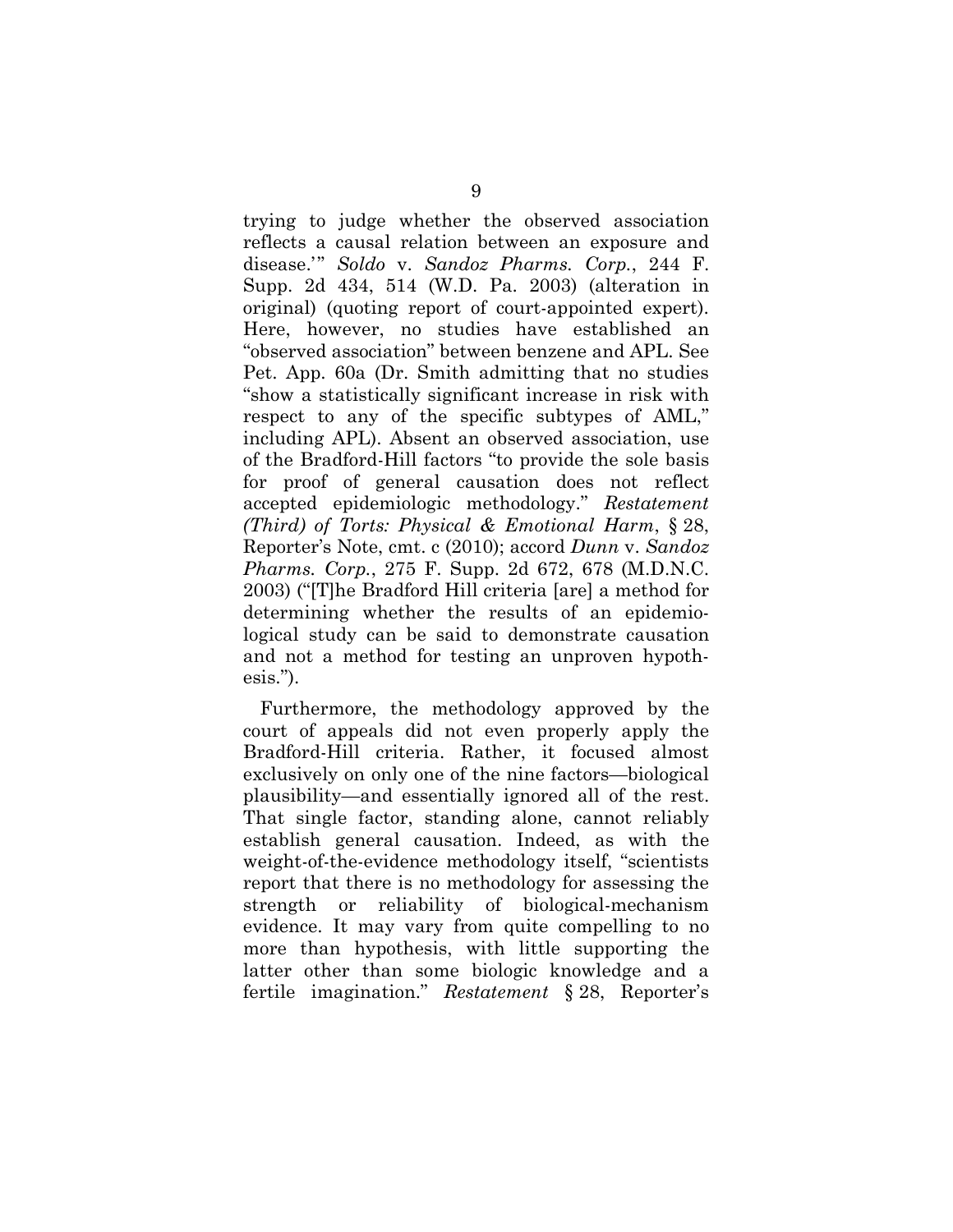Note, cmt. c. *Daubert* requires more. See also *E.I. du Pont de Nemours & Co.* v. *Robinson*, 923 S.W.2d 549, 558 (Tex. 1995) ("a person with a degree should not be allowed to testify that the world is flat, that the moon is made of green cheese, or that the Earth is the center of the solar system").

More fundamentally, the court of appeals ignored this Court's instruction in *Daubert* that "there are important differences between the quest for truth in the courtroom and the quest for truth in the laboratory." 509 U.S. at 596–97. Contrary to the court of appeals' assumption, the mere fact that a methodology is used by scientists for some purposes does not mean that it satisfies Rule 702's requirement of evidentiary reliability. Scientists routinely generate hypotheses based on their best understanding of existing data; that is an essential part of the scientific method. But those hypotheses do not become admissible as "scientific knowledge" until they have been reliably tested and validated. See *id*. at 593 ("'Scientific methodology today is based on generating hypotheses and testing them to see if they can be falsified; indeed, this methodology is what distinguishes science from other fields of human inquiry.'"). As Judge Sutton observed, "what science treats as a useful but untested hypothesis the law should generally treat as inadmissible speculation." *Tamraz* v. *Lincoln Elec. Co.*, 620 F.3d 665, 677 (6th Cir. 2010), *cert denied*, 131 S. Ct. 2454 (2011). Or, as Judge Posner memorably put it, "[l]aw lags science; it does not lead it." *Rosen* v. *Ciba-Geigy Corp.*, 78 F.3d 316, 319 (7th Cir. 1996); see also *Moore*, 151 F.3d at 276 ("[T]he law cannot wait for future scientific investigation and research. We must resolve cases in our courts on the basis of scientific knowledge that is currently available.").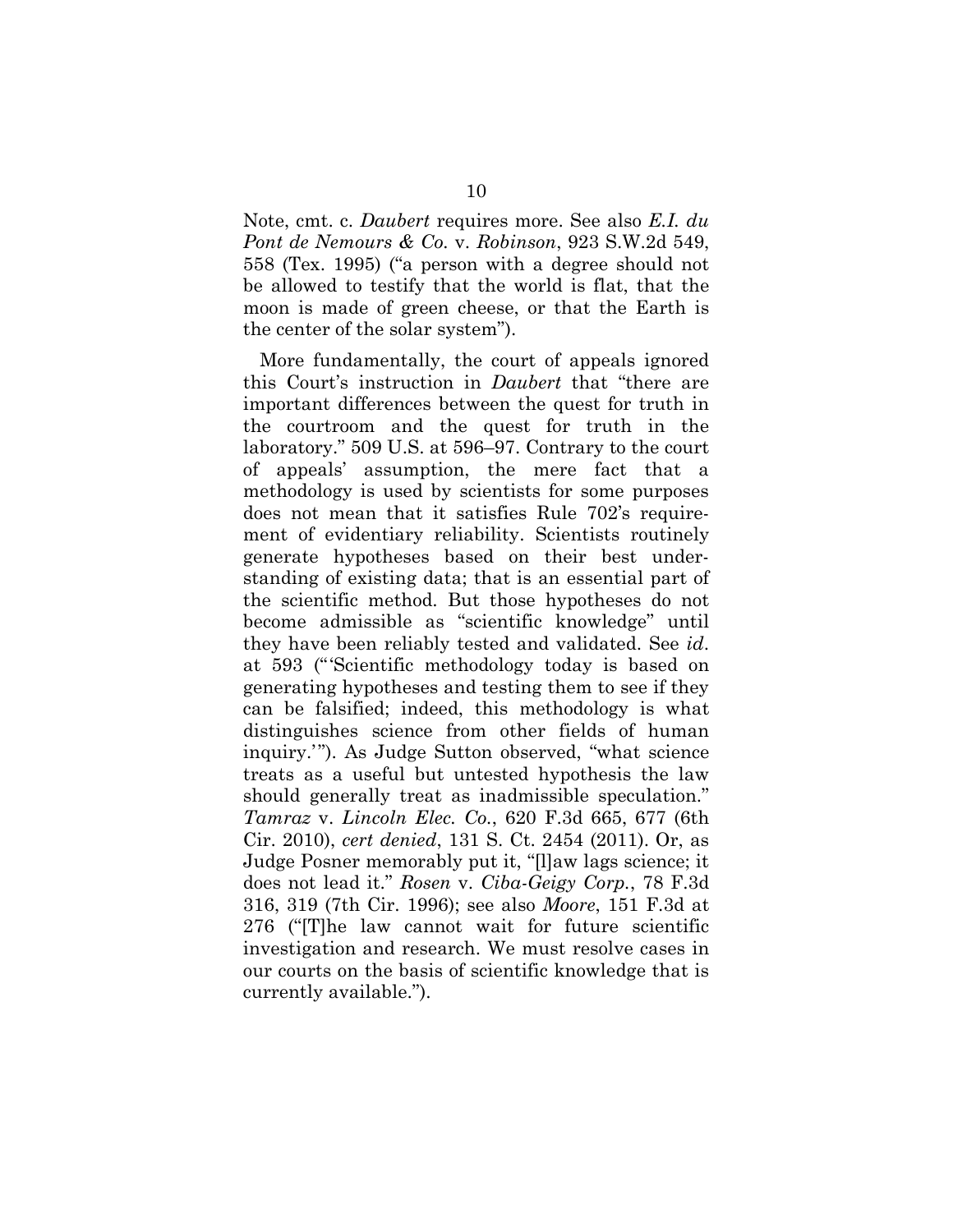Moreover, the weight-of-the-evidence methodology is typically used in regulatory contexts where the threshold for decisionmaking is very different than it is in litigation, where propositions must be established by a preponderance of the evidence. See Krimsky, *supra*, at S132–34. An agency like the Food and Drug Administration or the Environmental Protection Agency, for example, might use the weight-of-theevidence methodology in assessing whether a substance poses an undue risk to the public health. In that setting, the agency must necessarily make its best judgment based on the existing data, even if those data do not reliably support, by a preponderance of the evidence, a firm conclusion on causation. The mere possibility of harm may be reason enough either as a matter of policy or statutory mandate to act given the comparative costs and benefits of the substance at issue. See *Allen* v. *Pa. Eng'g Corp.*, 102 F.3d 194, 198 (5th Cir. 1996) (rejecting the weight-ofthe-evidence methodology as unreliable because it "results from the preventive perspective that the agencies adopt in order to reduce public exposure to harmful substances"); Fed. Judicial Ctr., *Reference Manual on Scientific Evidence* 33 (2d ed. 2000) (noting that "risk assessors may pay heed to any evidence that points to a need for caution, rather than assess the likelihood that a causal relationship in a specific case is more likely than not").

The same is true of the "differential-diagnosis" method to which the court of appeals compared the weight-of-the-evidence methodology, at least when it is offered as support for an opinion on general causation rather than specific causation.[2](#page-15-0) Like

<span id="page-15-0"></span><sup>2</sup> General causation refers to whether a substance is capable of causing a disease; specific causation refers to whether the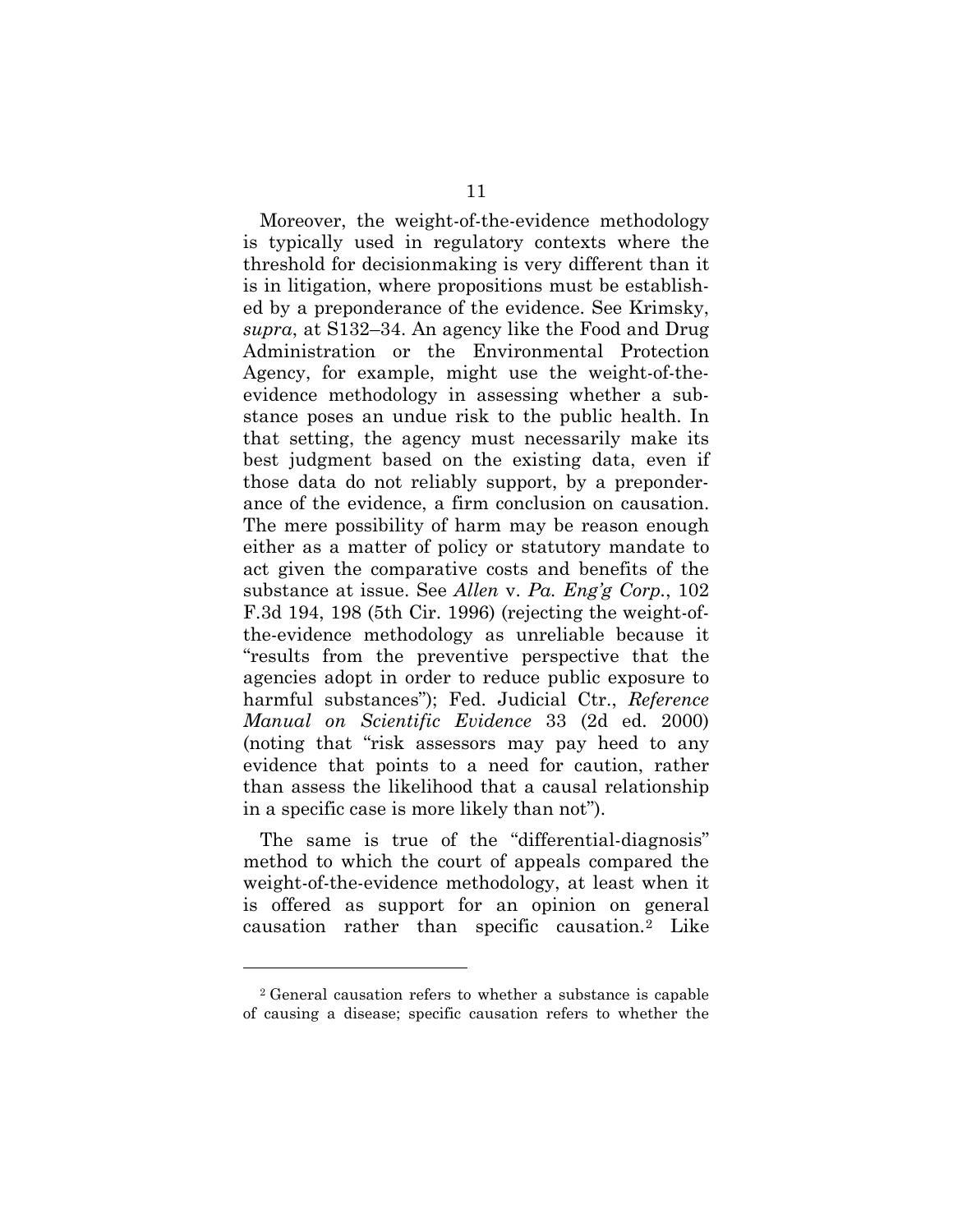agencies making determinations about the public health, doctors seeking to diagnose a patient's condition must make the best-informed judgment they can based on the information available to them at the time. "Doctors do not ordinarily make scientifically reliable determinations regarding general causation in their daily clinical practice. Instead, doctors make individualized treatment decisions based on the exigencies of the moment." Joe G. Hollingsworth & Eric G. Lasker, *The Case Against Differential Diagnosis:* Daubert*, Medical Causation Testimony, and the Scientific Method*, 37 J. Health L. 85, 97 (2004). And like agencies applying the weightof-the-evidence methodology, physicians "often follow a precautionary principle: If a particular factor *might* cause a disease, and the factor is readily avoidable, why not advise the patient to avoid it?" *Tamraz*, 620 F.3d at 673. "This low threshold for making a decision serves well in the clinic but not in the courtroom, where decision requires not just an educated hunch but at least a preponderance of the evidence." *Id*.

In contrast, an expert witness "cannot satisfy *Daubert* by arguing that he used the 'best methodology' available under the circumstance, or that the expert did the best 'he could with the available data and the scientific literature.'" Hollingsworth & Lasker, *supra*, at 103 (footnote and alteration omitted). Nor is it enough to show that the "limited data available [are] consistent with" the expert's hypothesis. Pet. App. 26a. Rather, because "[o]ur legal system requires that claimants prove their cases by a preponderance of the evidence," "the law should not be hasty to impose liability when

substance caused a particular individual's disease. *See Restatement* § 28, cmt. c.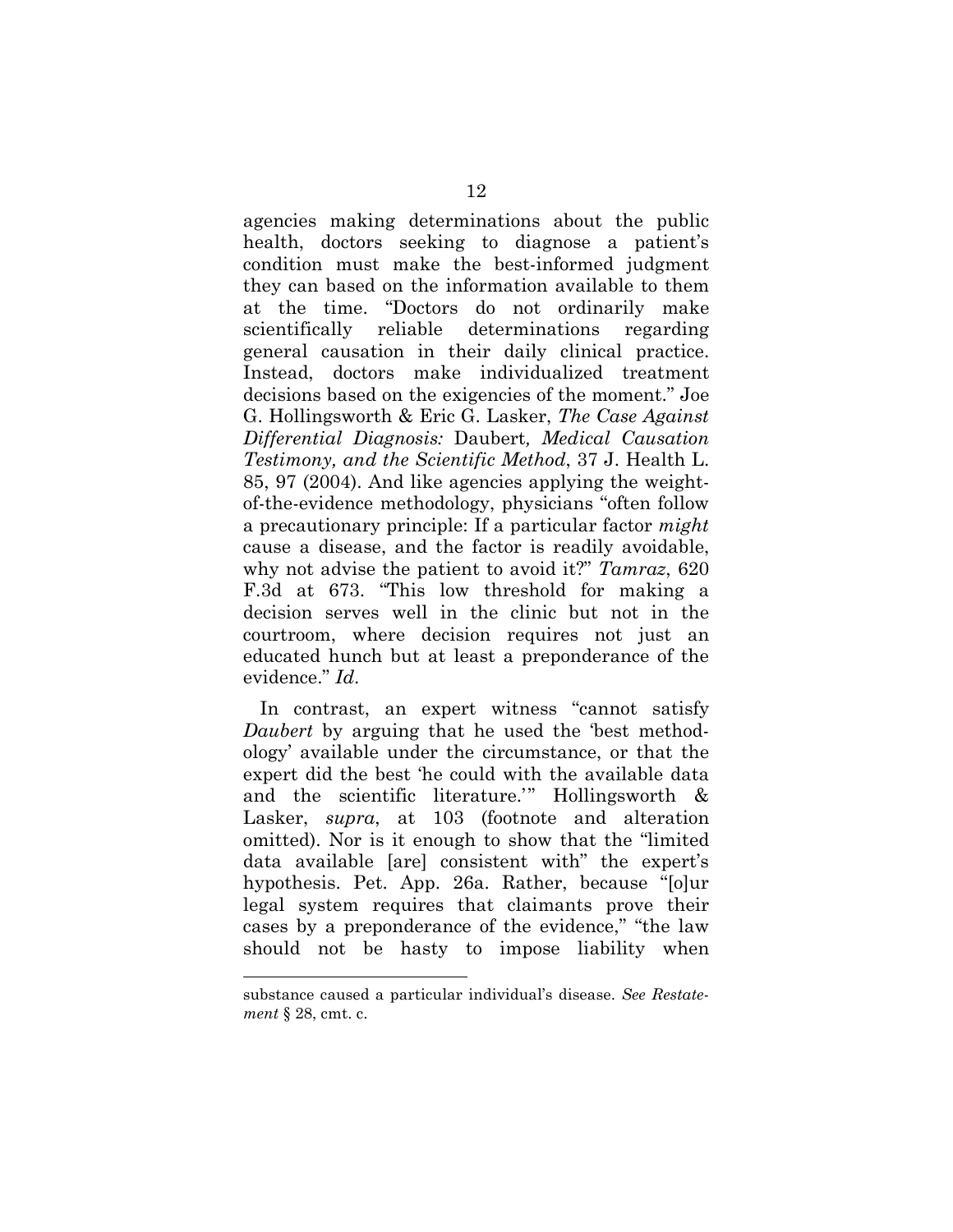scientifically reliable evidence is unavailable." *Merrell Dow Pharms., Inc.* v. *Havner*, 953 S.W.2d 706, 728 (Tex. 1997). Accordingly, under *Daubert*, the expert must show by a preponderance of the evidence that his opinion reliably follows from a scientifically valid, testable methodology and is therefore worthy to be called "scientific knowledge." See *Daubert*, 509 U.S. at 592–93 & n.10. An opinion like the one the court of appeals blessed here, which states that medical causation has been established to some unspecified "reasonable degree of scientific probability," Pet. App. 61a, based on an unelaborated, subjective weighing of all the evidence that cannot be tested, falsified, or replicated by others, does not meet this standard.

Indeed, as far as we have been able to determine, only one federal appellate decision before this case has endorsed an expert opinion based on the weightof-the-evidence methodology—the Eleventh Circuit decision this Court swiftly reversed in *Joiner*. See *Joiner* v. *Gen. Elec. Co.*, 78 F.3d 524, 531–32 (11th Cir. 1996); cf. *Allen*, 102 F.3d at 198 (expressly rejecting the weight-of-the-evidence methodology as not "scientifically acceptable" for demonstrating medical causation). The First Circuit's decision here should meet the same fate.

### **II. THE ADMISSIBILITY OF EXPERT TESTI-MONY ON MEDICAL CAUSATION IS AN IMPORTANT AND RECURRING ISSUE THAT MERITS THIS COURT'S REVIEW.**

Aside from the conflict with this Court's decisions in *Daubert*, *Joiner*, and *Kumho*, review is warranted because (1) the admissibility of expert testimony on medical causation is an extremely important and recurring issue as to which the lower courts are divided, and (2) the decision below eviscerates the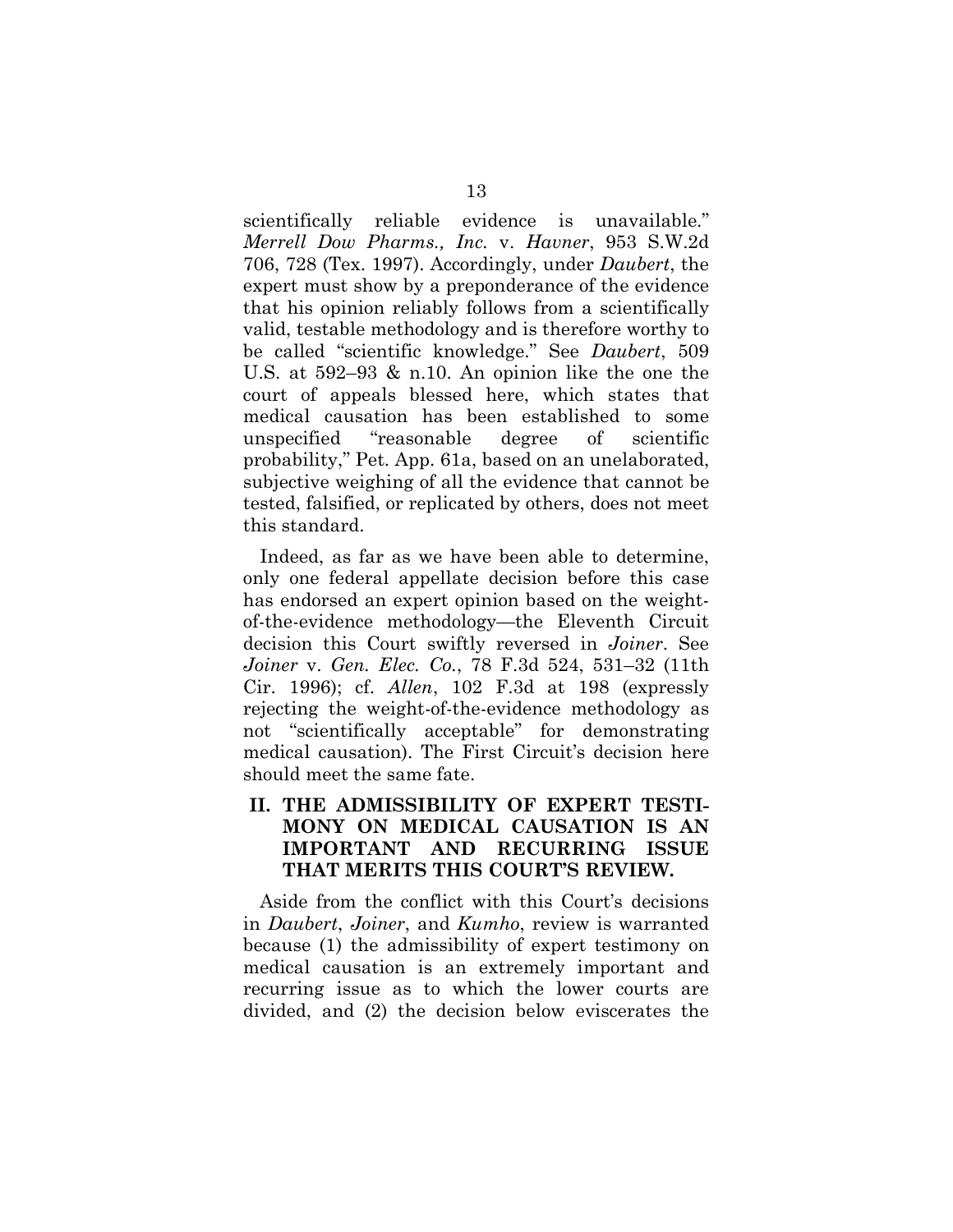essential gatekeeping function district courts perform to ensure that juries are not misled by "expertise that is *fausse* and science that is junky." *Kumho*, 526 U.S. at 159 (Scalia, J. concurring).

1. The question of when expert testimony on medical causation is admissible is an important and recurring issue on which the lower courts are in need of further guidance from this Court. Since this Court's most recent decision on the issue nearly 14 years ago in *Joiner*, lower courts have continued to devote "a great deal of energy to the issue of causation in toxic-tort cases," *Restatement* § 28, cmt. c, and the issue continues to garner significant attention at the appellate level.[3](#page-18-0) As petitioners have

<span id="page-18-0"></span><sup>3</sup> For just a sampling of significant post-*Joiner* appellate decisions grappling with the admissibility of expert testimony on medical causation, *see, e.g.*, *Pluck* v. *BP Oil Pipeline Co.*, 640 F.3d 671, 676–81 (6th Cir. 2011); *Hendrix ex rel. G.P.* v. *Evenflo Co.*, 609 F.3d 1183, 1193–203 (11th Cir. 2010); *Tamraz* v. *Lincoln Elec. Co.*, 620 F.3d 665, 668–78 (6th Cir. 2010); *Best* v. *Lowe's Home Ctrs., Inc.*, 563 F.3d 171, 176–84 (6th Cir. 2009); *Ruggiero* v. *Warner-Lambert Co.*, 424 F.3d 249, 253–55 (2d Cir. 2005); *McClain* v. *Metabolife Int'l, Inc.*, 401 F.3d 1233, 1237–55 (11th Cir. 2005); *Bitler* v. *A.O. Smith Corp.*, 391 F.3d 1114, 1119–25 (10th Cir. 2004); *Amorgianos* v. *Nat'l Rd. Passenger Corp.*, 303 F.3d 256, 264–70 (2d Cir. 2002); *Hollander* v. *Sandoz Pharms. Corp.*, 289 F.3d 1193, 1203–13 (10th Cir. 2002); *Rider*  v. *Sandoz Pharms. Corp.*, 295 F.3d 1194, 1197–203 (11th Cir. 2002); *Glastetter* v. *Novartis Pharms. Corp.*, 252 F.3d 986, 988– 92 (8th Cir. 2001) (per curiam); *Nelson* v. *Tenn. Gas Pipeline Co.*, 243 F.3d 244, 250–55 (6th Cir. 2001); *Hardyman* v. *Norfolk & W. Ry.*, 243 F.3d 255, 260–67 (6th Cir. 2001); *Turner* v. *Iowa Fire Equip. Co.*, 229 F.3d 1202, 1207–09 (8th Cir. 2000); *Heller*  v. *Shaw Indus., Inc.*, 167 F.3d 146, 152–65 (3d Cir. 1999); *Westberry* v. *Gislaved Gummi AB*, 178 F.3d 257, 260–66 (4th Cir. 1999); *Black* v. *Food Lion, Inc.*, 171 F.3d 308, 310–14 (5th Cir. 1999); *Baker* v. *Dalkon Shield Claimants Tr.*, 156 F.3d 248, 251–54 (1st Cir. 1998); *Zuchowicz* v. *United States*, 140 F.3d 381, 386–87 (2d Cir. 1998); *Kennedy* v. *Collagen Corp.*, 161 F.3d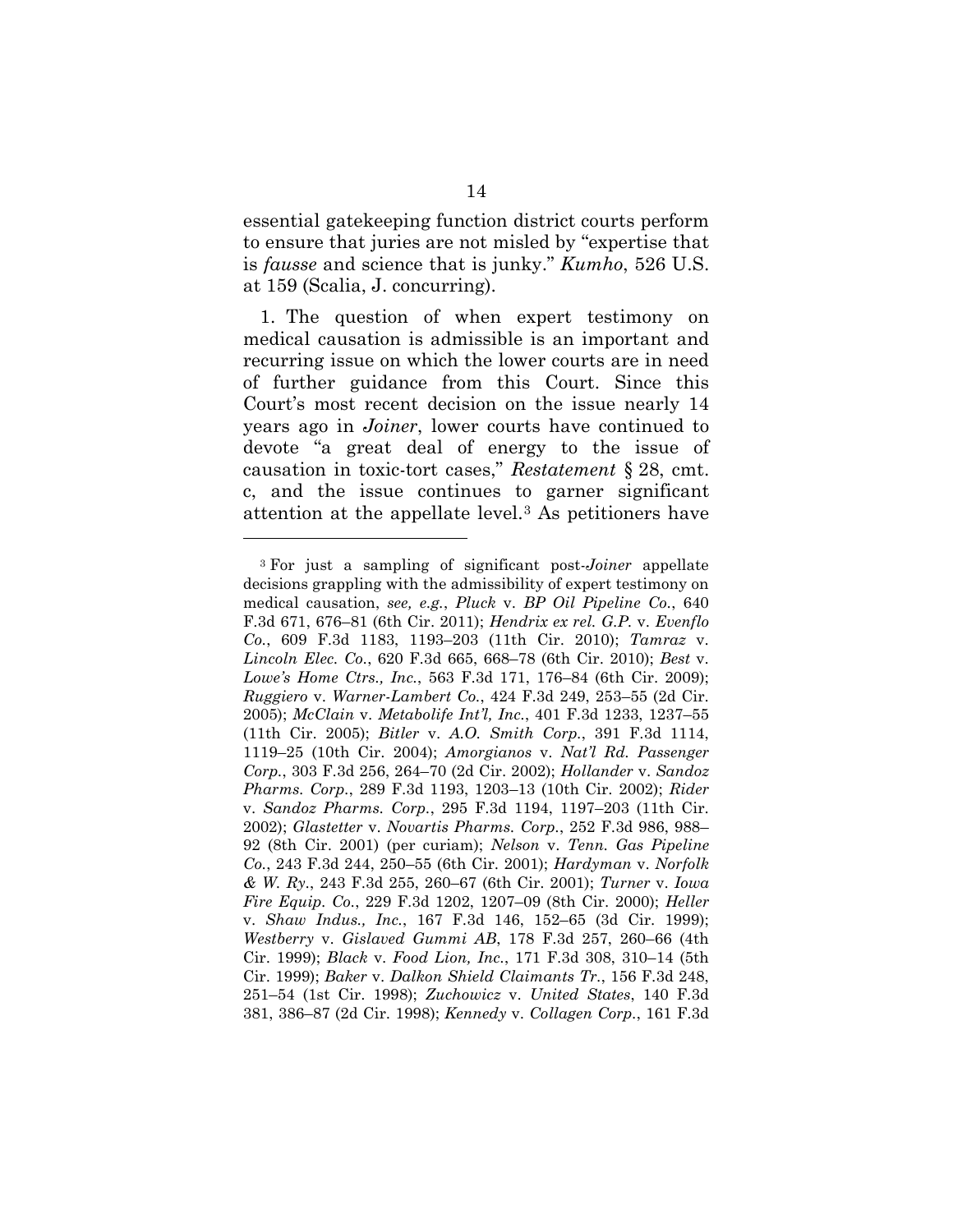ably demonstrated, the courts of appeals have not achieved consistency in this area, and the First Circuit's decision here, which stakes out the most extreme position to date in favor of admissibility, only adds to the cacophony. See Pet. 21–30.

Medical causation is hotly contested because it is "frequently the crucial issue" in toxic-tort and product-liability cases, "which have aroused considerable controversy because they often entail enormous damage claims and huge transaction costs." *Reference Manual on Scientific Evidence, supra*, at 32. These cases are often "won or lost on the strength of the scientific evidence presented to prove causation." *Rider* v. *Sandoz Pharms. Corp*., 295 F.3d 1194, 1197 (11th Cir. 2002). As in *Joiner* and this case, an order excluding the plaintiffs' causation expert is usually followed in short order by an order granting summary judgment to the defendant, because without expert testimony on causation, the plaintiffs cannot satisfy an essential element of their claims. See *Restatement* § 28, Reporter's Note, cmt. c ("the admissibility of an expert's opinion may be determinative as to whether the plaintiff satisfies the burden of production on agent-disease causation"). Conversely, when the trial court admits the plaintiff's expert, the defendant, unable to appeal that ruling immediately, often faces tremendous pressure to settle.

Moreover, these decisions affect more than just the parties to the litigation and can have significant implications for the national economy. Under our system of tort law, a single jury's determination on the question of medical causation may effectively decide whether a useful product will remain on the

<sup>1226, 1227–31 (9</sup>th Cir. 1998); *Moore* v. *Ashland Chem. Inc.*, 151 F.3d 269, 274–79 (5th Cir. 1998) (en banc).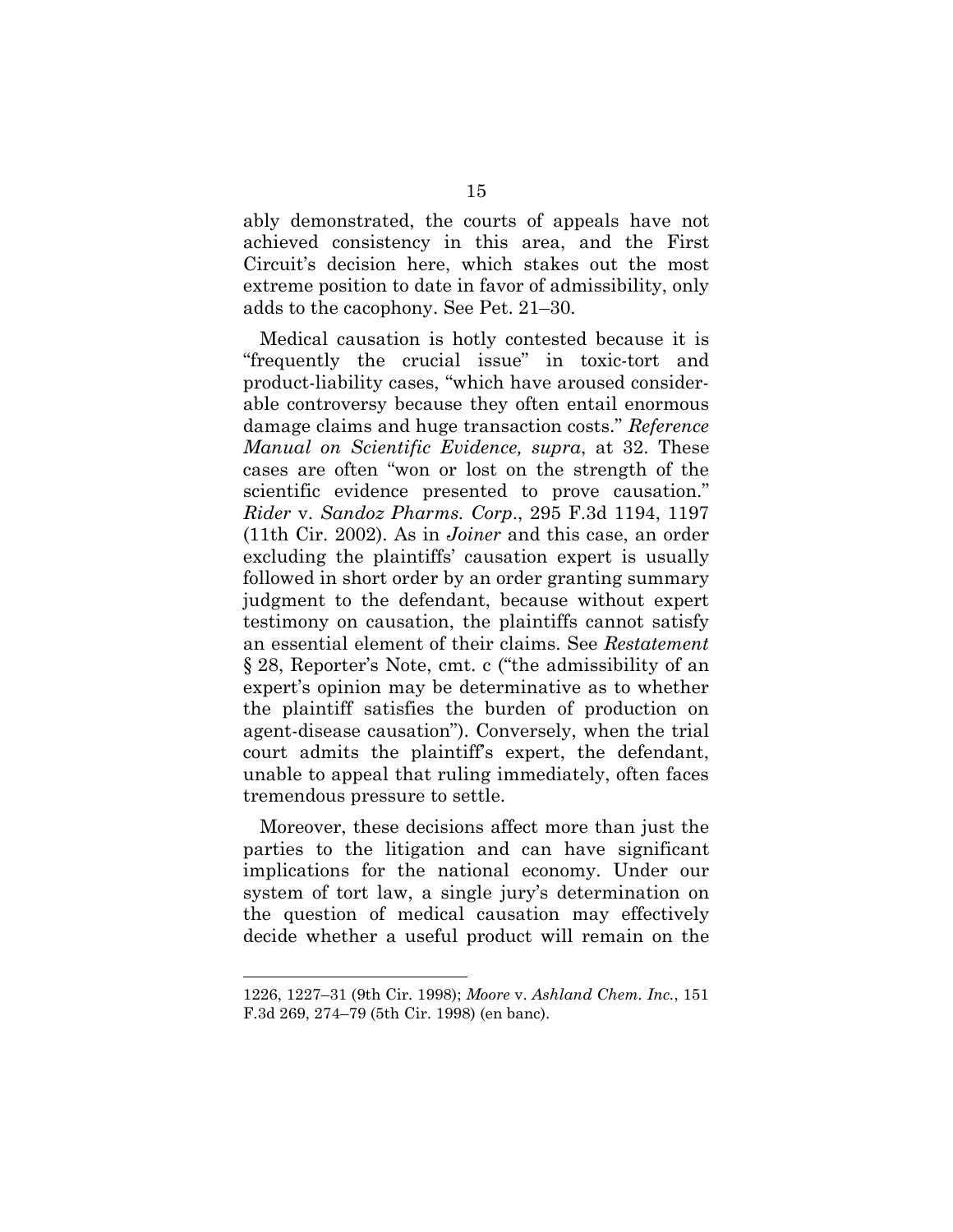market. As Justice Breyer observed in *Joiner*, "modern life, including good health as well as economic well-being, depends upon the use of artificial or manufactured substances, such as chemicals." 522 U.S. at 148 (Breyer, J., concurring). It is therefore essential "that judges fulfill their *Daubert*  gatekeeping function, so that they help assure that the powerful engine of tort liability, which can generate strong financial incentives to reduce, or to eliminate, production, points toward the right substances and does not destroy the wrong ones." *Id*. at 148–49. Shirking that responsibility by admitting speculative testimony that "allow[s] the law to get ahead of science" would "destroy jobs and stifle innovation unnecessarily." *Tamraz*, 620 F.3d at 677– 78; see also *id*. at 678 (citing a news article "describing how scientists concluded, after years of litigation, billions in settlements and the bankruptcy of a major manufacturer, that no evidence tied breast implants to health problems").

2. The district court's gatekeeping role is also essential because of the significant influence expert testimony has on jurors. As numerous courts and commentators have observed, "[e]xpert witnesses can have an extremely prejudicial impact on the jury, in part because of the way in which the jury perceives a witness labeled as an expert." *Robinson*, 923 S.W.2d at 553. "A witness who has been admitted by the trial court as an expert often appears inherently more credible to the jury than does a lay witness." *Id*. And "[w]hile many of these experts undoubtedly hold reliable opinions which are of invaluable assistance to the jury, there are some experts who 'are more than willing to proffer opinions of dubious value for the proper fee.'" *Id*.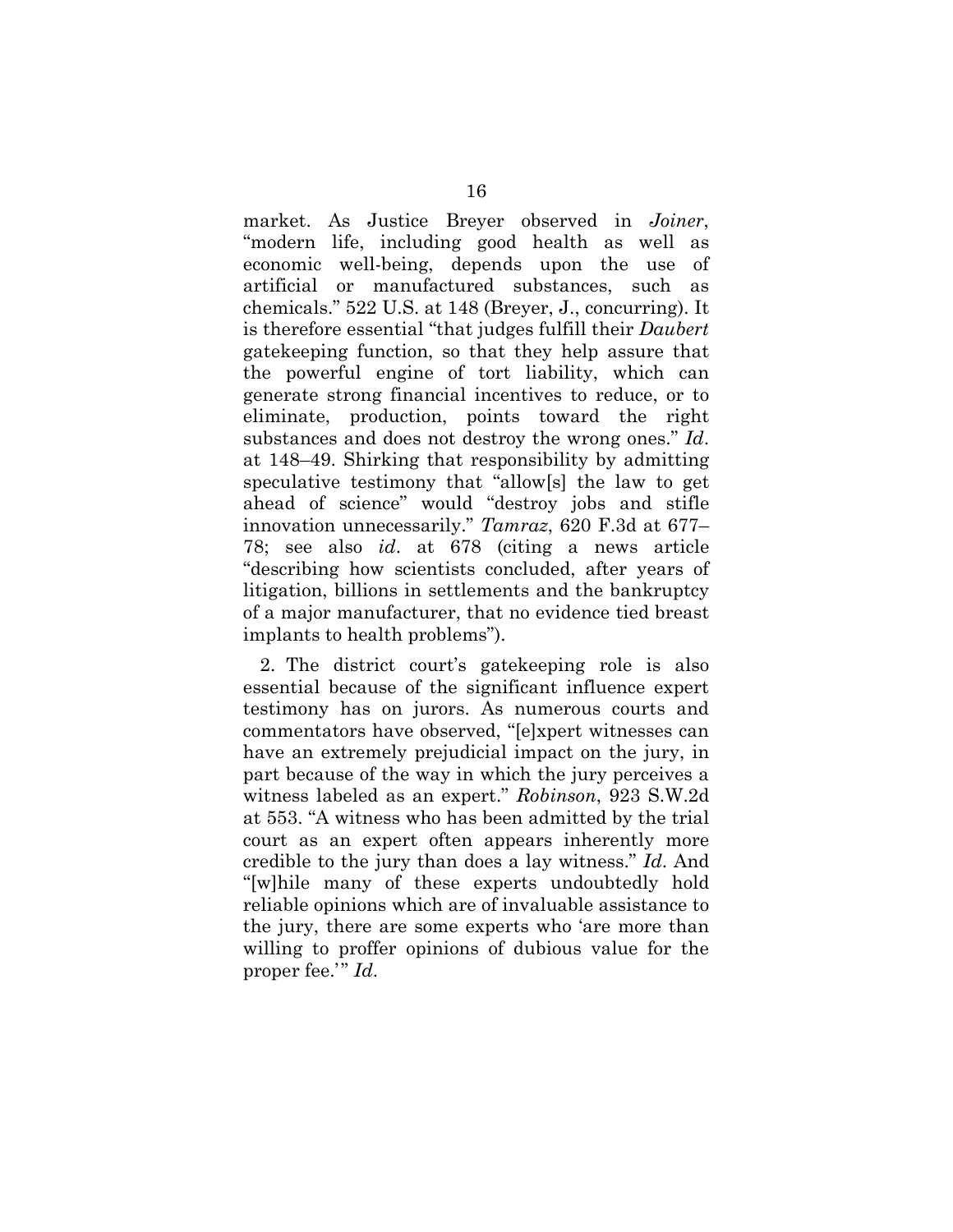In addition, jurors often give special credence to experts because they testify regarding matters beyond the realm of the typical juror's knowledge. Accordingly, a jury presented with "expert" testimony will be less likely to evaluate the expert's conclusions critically and more likely to give special weight to those opinions merely based on their "scientific" nature. See *Daubert*, 509 U.S. at 595 (an expert's opinion "can be both powerful and quite misleading because of the difficulty in evaluating it") (internal quotation marks omitted); *People* v. *Leahy*, 882 P.2d 321, 325 (Cal. 1994) ("'Lay jurors tend to give considerable weight to "scientific" evidence when presented by "experts" with impressive credentials.'"); *State* v. *O'Key*, 899 P.2d 663, 672 (Or. 1995) ("Evidence perceived by lay jurors to be scientific in nature possesses an unusually high degree of persuasive power.").

Because jurors often attribute an "aura of special reliability and trustworthiness" to expert opinion, *United States* v. *Amaral*, 488 F.2d 1148, 1152 (9th Cir. 1973), testimony that fails to meet *Daubert* standards is likely to confuse the issues, mislead the jury, and result in unfair prejudice. See *Daubert*, 509 U.S. at 595; see also *O'Key*, 899 P.2d at 678 n.20 ("Evidence that purports to be based on science beyond the common knowledge of the average person that does not meet the judicial standard for scientific validity can mislead, confuse, and mystify the jury.").

These concerns are only magnified where, as here, the proffered expert opinion rests on a methodology that purports to be scientific, but in fact bears none of the hallmarks of the scientific method and ultimately amounts to nothing more than the expert's *ipse dixit*. In these circumstances trial courts must be vigilant to prevent the jury from hearing "subjective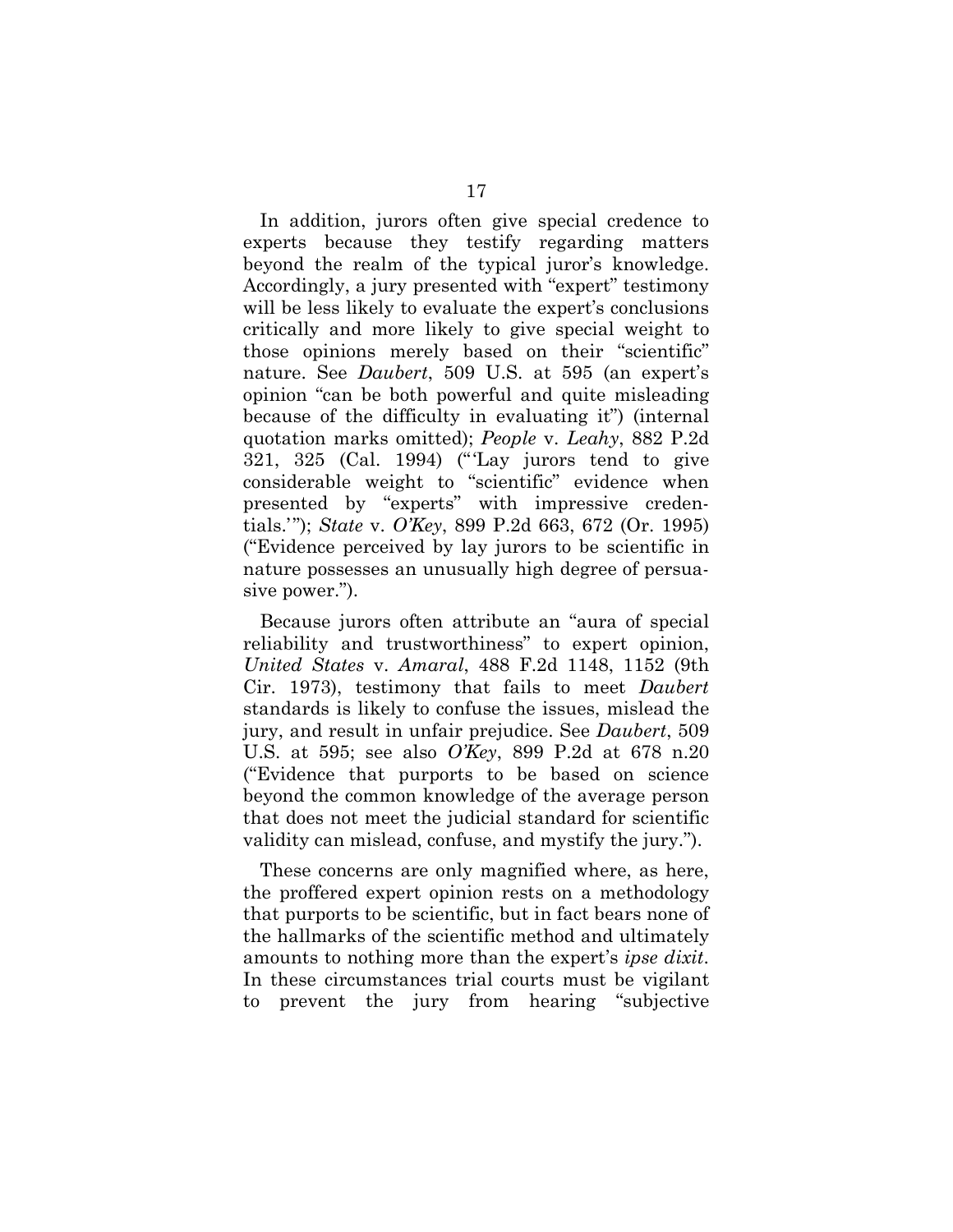judgments and inspired guesswork masquerading as scientific knowledge." Hollingsworth & Lasker, *supra*, at 104. That is precisely what the district court did here, only to be reversed for supposedly abusing its discretion. But if the district court abused its discretion here, then the critical gatekeeping function district courts perform under *Daubert* will be a dead letter: Trial courts will be *required* to admit speculative testimony on open scientific questions whenever an expert claims that his untested hypothesis is, in his judgment, supported by the "weight of the evidence," whatever that means.

That is not what the drafters of Rule 702 intended when they provided that an expert may testify if, but only if, "scientific . . . knowledge will assist the trier of fact." Fed. R. Evid. 702; see also *Daubert*, 509 U.S. at 590 ("The adjective 'scientific' implies a grounding in the methods and procedures of science. Similarly, the word 'knowledge' connotes more than subjective belief or unsupported speculation."). Nor is it what this Court envisioned when it instructed trial courts to ensure that an expert's opinion has "a reliable basis in the knowledge and experience of his discipline." *Id.* at 592. This Court's review is again necessary to reaffirm the essential role district courts perform in screening expert testimony to separate the wheat from the chaff and ensure that testimony presented to the jury as "scientific knowledge" in fact rests on a reliable scientific foundation.